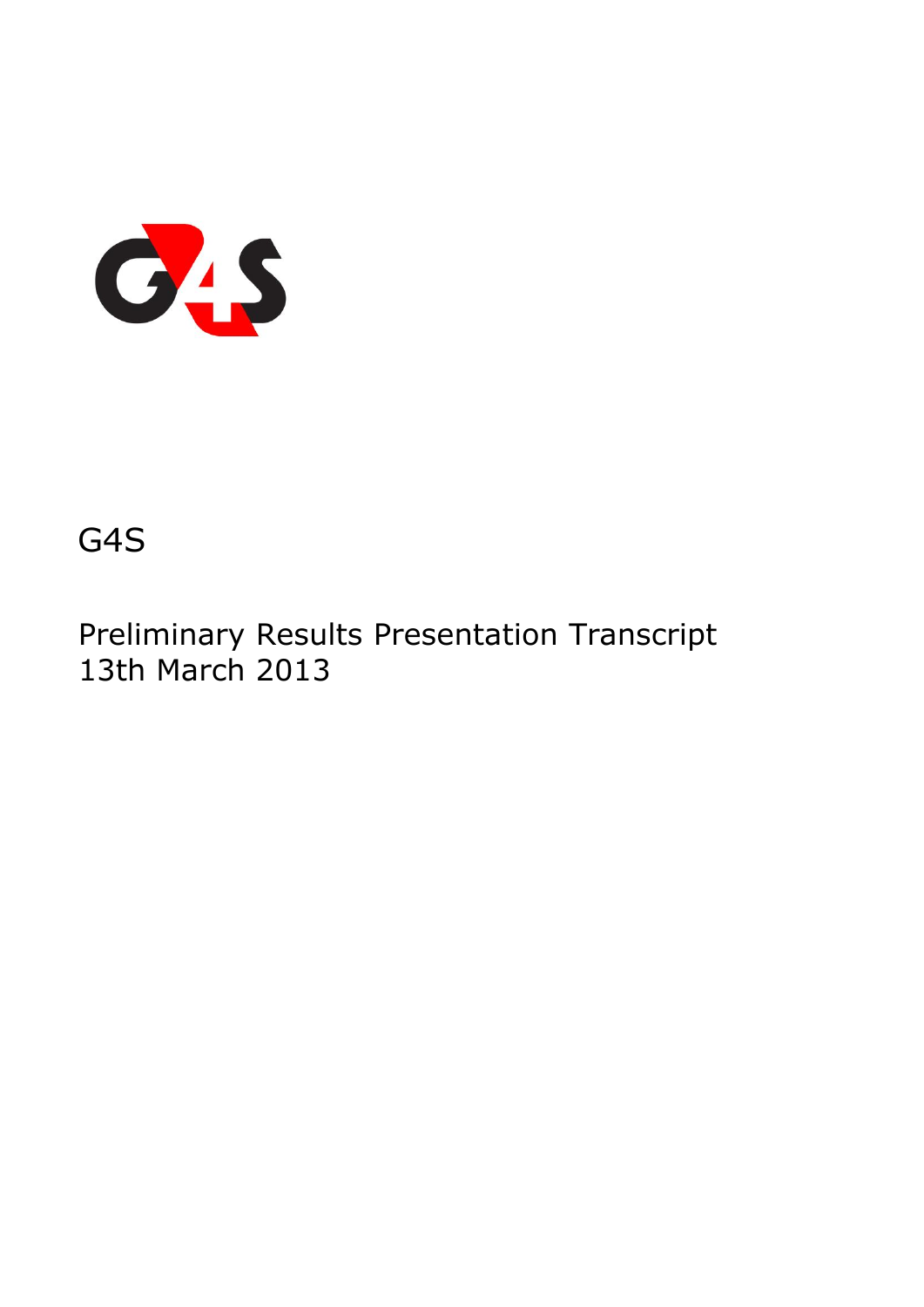#### **G4S**

**Nick Buckles, Chief Executive Officer Trevor Dighton, Chief Financial Officer** 

# **QUESTIONS FROM**

**Rob Plant, JP Morgan Kean Marden, Jefferies Andrew Ripper, Merrill Lynch Andy Chu, Deutsche Bank Charles Wilson, Goldman Sachs Paul Checketts, Barclays Capital William Vanderpump, UBS Daniel Patterson, SEB Laurent Brunelle, BNP Paribas**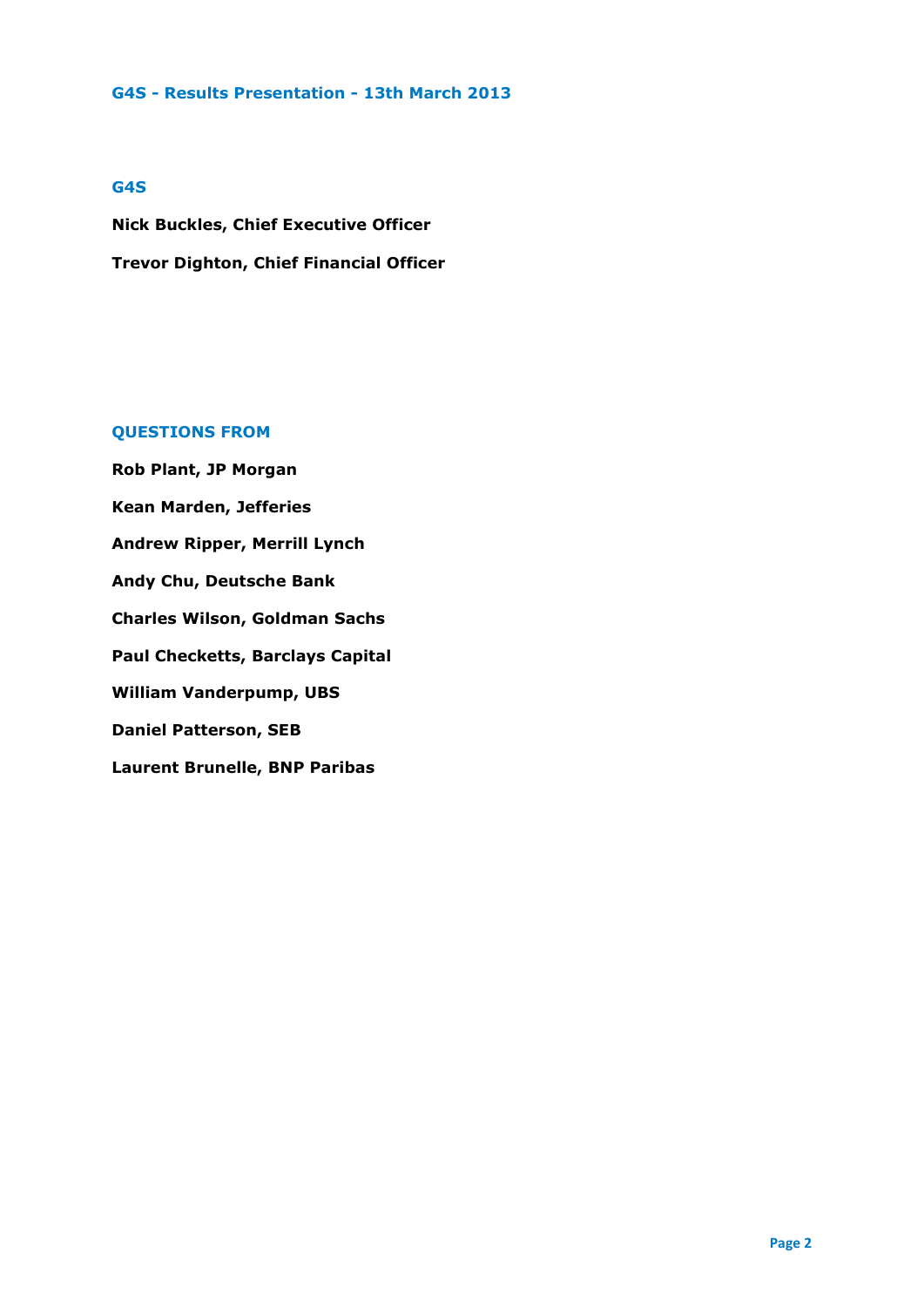# *Results Highlights*

# **Nick Buckles, Chief Executive Officer**

Good morning everybody, welcome to the presentation of our Full Year Results for 2012. I will begin in a few moments with a summary of the key trading highlights and Trevor will then follow with an overview of the financials. Then as usual I'll return to discuss the performance of the regions and service lines and a little bit on strategy. Then we'll take questions, first of all from here, and then from the lines.

Up front I think it's important to acknowledge that 2012 was a tough year for us, due to the challenges we faced with the Olympic Games security contract. We're very pleased to have concluded the negotiated settlement with Locog, as we announced last month, this resulted in us recording an overall exceptional loss on the contract of around £88m.

As Trevor will explain in more detail later, we have excluded the Olympic Games impact from our underlying trading results in order to provide clarity on the underlying trading position and outlook for the Group.

We took the opportunity also during 2012 to conduct a review of the business both from a strategic and operational point of view, which has resulted in two key actions. The first was an overhead reduction exercise, which we talked about at the half year; and resulted in us identifying annual cost savings of around £35m.

We incurred £45m of costs in order to achieve these savings and actually now have reinvested around £10m a year in service excellence centre and upgrading our business development and bidding resources across the Group, so some momentum going forward in terms of margin improvement. The £45m has been taken as an exceptional item in the 2012 results and Trevor will talk that through.

As we've previously described, as well as investing in acquisitions to support growth and margins, we also have an active divestment policy, which focuses on businesses which we believe are unable to meet the Group's long term targets; where we are unable to obtain the appropriate scale or market position, or where we think an alternative parent would be able to add or extract better value than us. And as you saw from our announcement last week, we have made the decision to divest of our US Government Solutions business as part of this ongoing strategic review.

As we described in the announcement last week, there are numerous challenges in turning round this business as we're a non-US parent. We really don't get access to operational information and so clearly a divestment to a US parent will make sense.

We expect the business to be sold within the next six months and to use the proceeds to further invest in higher growth markets. It's classified as held for sale and therefore the financial impact is excluded from the results.

So just turning to the underlying trading performance, despite the challenges and distractions of last year the overall business has performed very well, with acceleration in underlying organic turnover growth to around 7%. This was largely due to a number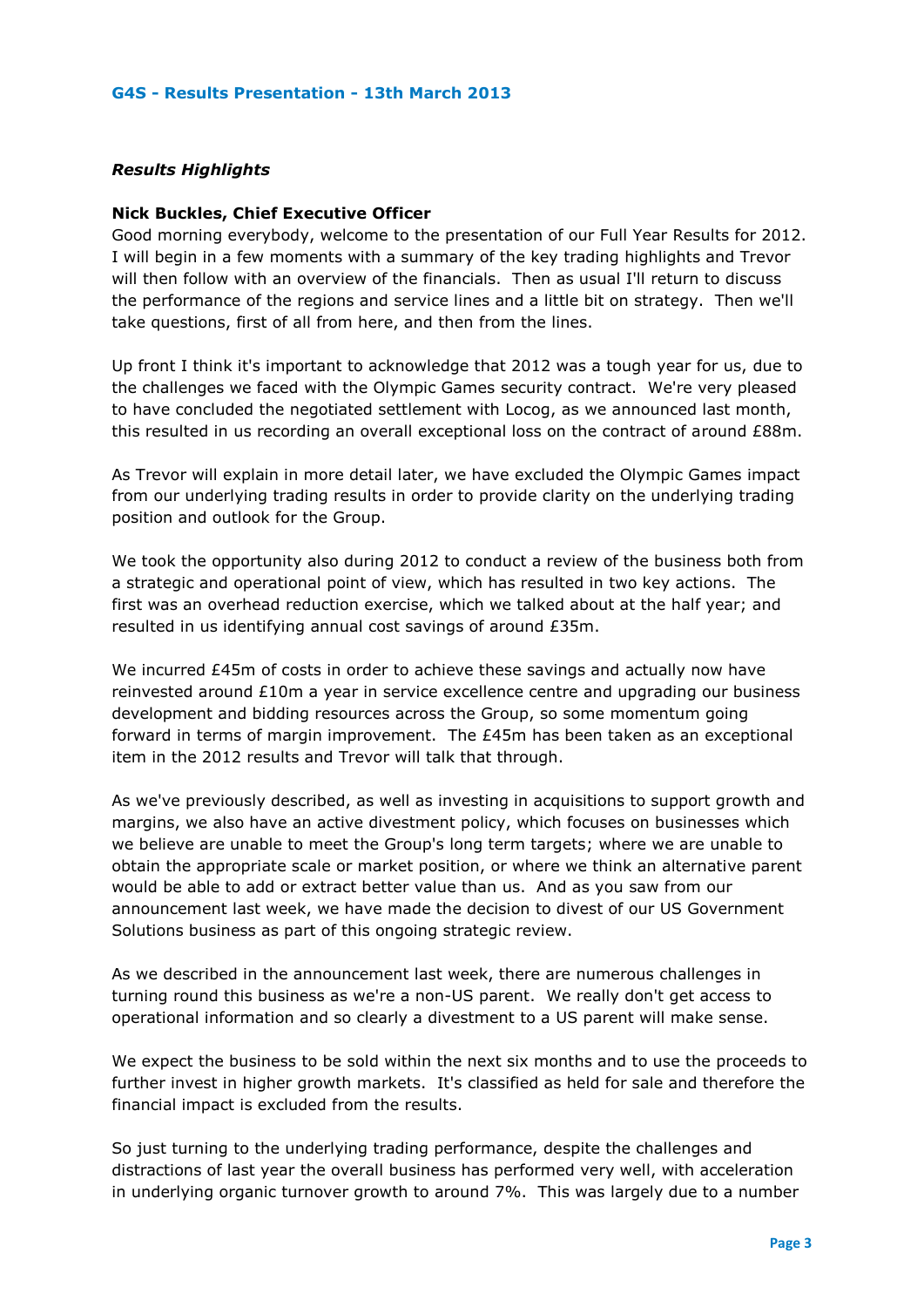of North American commercial contracts, UK Government contracts, and of course developing markets; and also against the backdrop of very challenging economics in Europe.

Developing Markets, as I mentioned strong growth - 15% overall, 10% organic and still targeting 50% of our business to be in Developing Markets by 2019. Underlying profits up 6% and maintain margins over 7%, despite the touch economic environment. Great news on the cash flow, 95%, one of our best ever against our target of 85% and adjusted EPS up 3%.

So despite the challenges, underlying trading remains strong, our market leading business, broad customer base, strong contract pipeline give us good confidence in the outlook and that confidence is reflected in our second half dividend recommended to go up 8%, 5% for the year.

I'd just like to make one further comment before I hand over to Trevor. As you will have seen we have announced this morning that Trevor will be stepping down from the Board and as CFO later this year. And will be succeeded by a new CFO, Ashley Almanza. Trevor has informed the Board that he would like to retire in the near future, so we began a search for his successor.

Trev's been with the Group for 18 years and over that time has had a number of senior line management and finance positions across the Group. He's staying with the Group for a while yet in order to make the handover as smooth as possible and also to work on some strategic projects.

Ashley who is the former CFO of BG Group, the FTSE 15 gas company, will succeed Trevor on the 1st of May 2013. I'm delighted that Ashley will be joining us, his experience of working across a complex group of companies in a large number of countries, with many cultural differences, will certainly hold him in good stead for working with us.

So without further ado I'd now like to hand you over to Trevor to go through the financials.

# *Financial Summary*

# **Trevor Dighton, Chief Financial Officer**

Thanks Nick and good morning everybody. There's a lot of complexity in the numbers this year and we want to give you both full information on the reported numbers, but also visibility of the underlying numbers, which form the base of the businesses going forward. So I'll try to explain what's in and what's out in each of these slides.

. . . . . . . . . . . . . . . . . . . . . . . . . . . . . . . . . . . . . . . . . . . . . . . . . . . . . . . . . . . . . . .

The turnover slides show a five year history of the Group, excluding the Olympic Games contract for both 2011 and 2012. With 2011 restated for all 2012 discontinued businesses and at current exchange rates. 2008 to 2010 are as reported at historic exchange rates, but as Nick has already discussed the US Government business is in the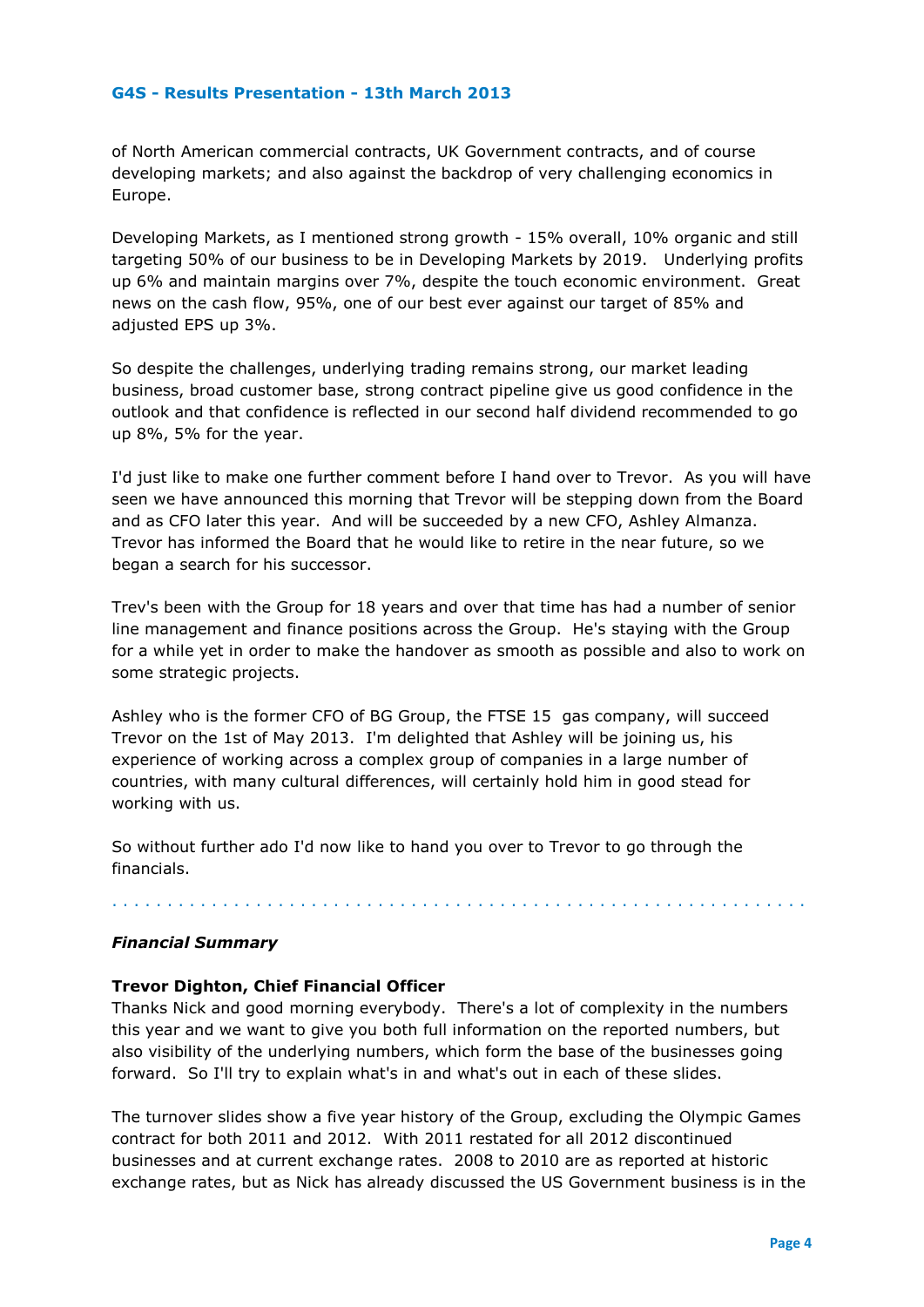process of disposal and owing to its materiality to the Group its results have been excluded from the historical numbers as well.

As you saw on the highlights slide, our total turnover in 2012 went up by over 8%, to  $£7.3$ bn, with almost all of this being organic growth. Turnover growth in the Secure Solutions part of the business was 9.3%. Growth in Cash Solutions was 3%, a significant improvement on the 1% in 2011, driven by the performance of Developing Markets.

The economic environment in Cash Solutions continues to be challenging in Developed Markets. Over the past five years turnover growth was 32% in total, with 39% in Secure Solutions and only 8% in Cash Solutions. All of our acquisitions in this time period have been in the Secure Solutions side of the business.

Looking at total turnover geographically, Developing Markets continue to show strong top line growth at 14%, including the impact from our acquisition in Brazil in both Facilities Management at the end of 2011 and Security in 2012. Growth in Europe is 3.5% and Growth in North America is very good at nearly 11%, primarily driven by the US Commercial Security business.

Over five years Developing Markets has grown 64% and now comprises 33% of Group turnover. Growth in North America was 58% including the impact of the acquisition of technology businesses, and growth in Europe has been lower at 10%.

We're showing two organic growth slides, both exclude acquisitions, are adjusted for current year disposals and discontinued businesses and are calculated at constant exchange rates. But the first includes the Olympic Games contract and shows growth of 9%, including 11% in European Secure Solutions. And the second excluding the Olympics shows Group organic growth of 7%.

Developing Markets growth is in double digits across both product areas, Secure Solutions growth is 8% in total with 11% in North America, due to the performance of the US Commercial Security business and a respectable 5% in Europe, helped by UK Government contract start-ups.

Cash Solutions organic growth was flat in Developed Markets, but 3% in total.

PBITA history shown in the same way was turnover, in the year PBITA has increased by 6% to £516m, on margin that's 0.1% lower than last year. This reflects the two tenths reduction in Secure Solutions margins, mainly as a result of the phasing of the new UK Government work.

Margins in Cash Solutions have been maintained at 10.5%, with declines in Europe offset by improvements in both North America and Developing Markets.

The impending disposal of our US Government Solutions business increases our average margin for the Group above the 7% level and the margin has been over 7% throughout the last five years and PBITA has grown by 32% over this period.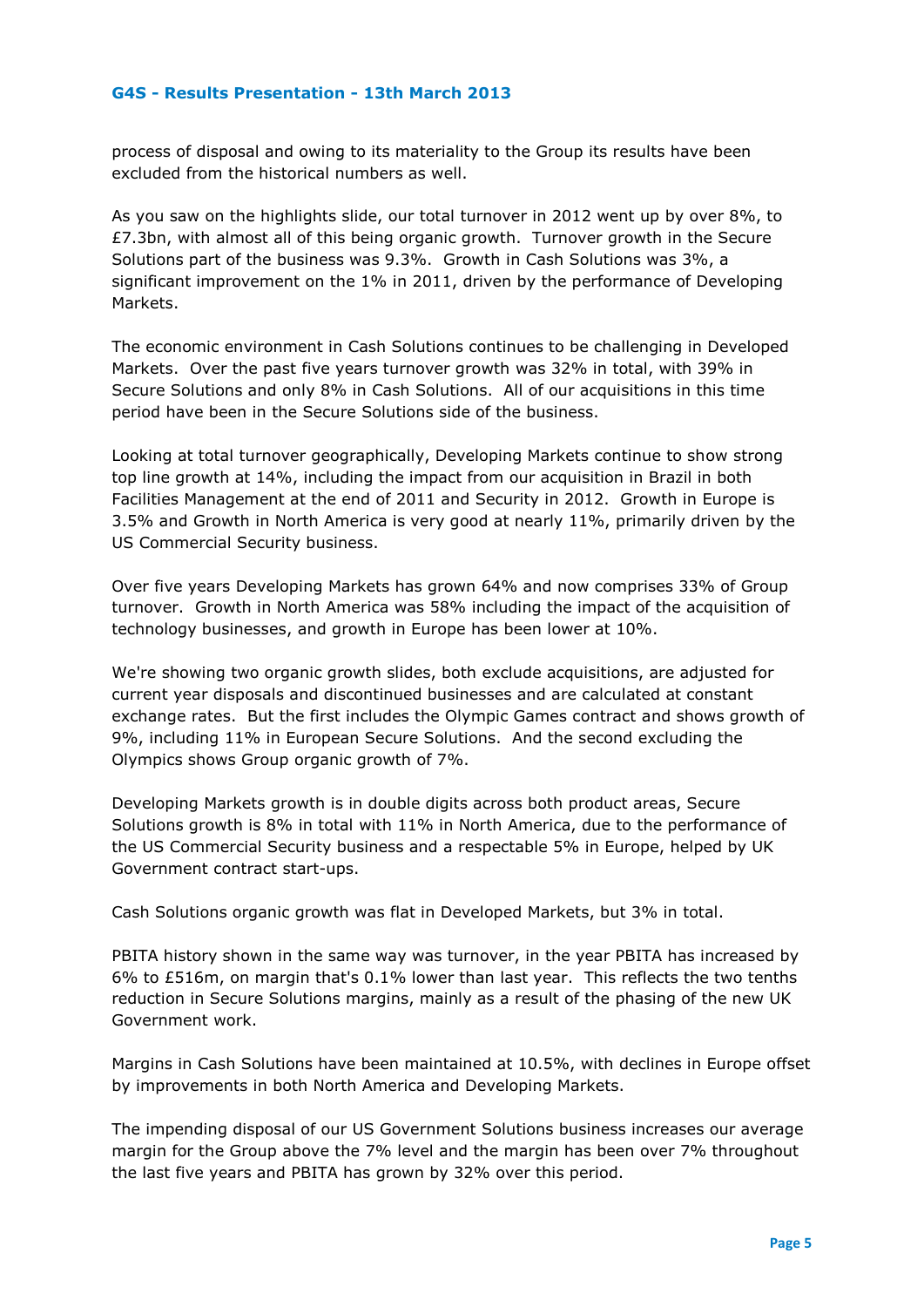By geography PBITA in 2012 increased by 14% in Developing Markets and 8% in North America, but declined by 2.5% in Europe, due to the margin pressures in Cash Solutions business in Europe, particularly in the UK and Ireland.

Again, what's very noticeable on the longer term view is that Developing Markets has increased by 52% since 2008 and now contributes 37% of Group profits.

Our only significant acquisition in 2012 as you can see from this slide was the security business of Vanguarda in Brazil, which added to the Facilities Management business of Interativa that we acquired at the end of 2011, giving us a full range of capabilities in that exciting developing market.

As we announced at the half year, we're undertaking a major programme to improve the efficiency of the way we do things in order to maintain margins. We've invested £45m this year in organisational redesign to achieve ongoing overhead savings of around £35m a year. But efficiency is not only about overhead costs and we're reinvesting £10m of those annualised savings into business development and into service excellence centres. These will identify best operational practice on a product specific basis and ensure that it is applied across the Group.

During the next three years we'll also be running a Group wide procurement initiative and developing and implementing best practice models for back office operations.

I'll come back to the detailed analysis of cash flow in 2012 a bit later, but here we summarise the five year history of operational cash generation. If you recall our target cash generation is 85% of PBITA, we've consistently exceeded this target from 2008 onwards and this is through differing global economic circumstances, from growth to recession. In 2012 we achieved 95% which is a very strong result.

To return to the financial detail the P&L in total looks like this, in this slide the prior year is at 2011 exchange rates and includes last year's Olympics related PBITA, so that it agrees to what is published in our announcement. PBITA in 2012 is £516m, as we've already seen and interest of £104m is slightly higher than last year, we're expecting a similar level of interest cost in 2013. Amortisation of acquisition related intangibles and acquisition expenses total £93m.

Next we see the losses on the Olympic Games contract, these comprise the losses on the settlement of our negotiations with Locog of £70m, together with associated legal costs, sponsorship costs and the additional costs incurred in ensuring that we delivered as much of the contract as we could. There was also a  $E3m$  interest cost arising from the delayed payment by Locog.

I discussed the restructuring programme a little bit earlier and we're showing the £45m cost here as an exceptional item.

Finally there's a net pension interest of  $E8m$ , which is a bookkeeping entry, rather than a real cash cost. The IASB is changing the way this number is calculated from 2013 and the new calculations would have meant a  $E$ 6m higher charge in 2012. But we've always excluded pension interest from any of our performance measures and it's never been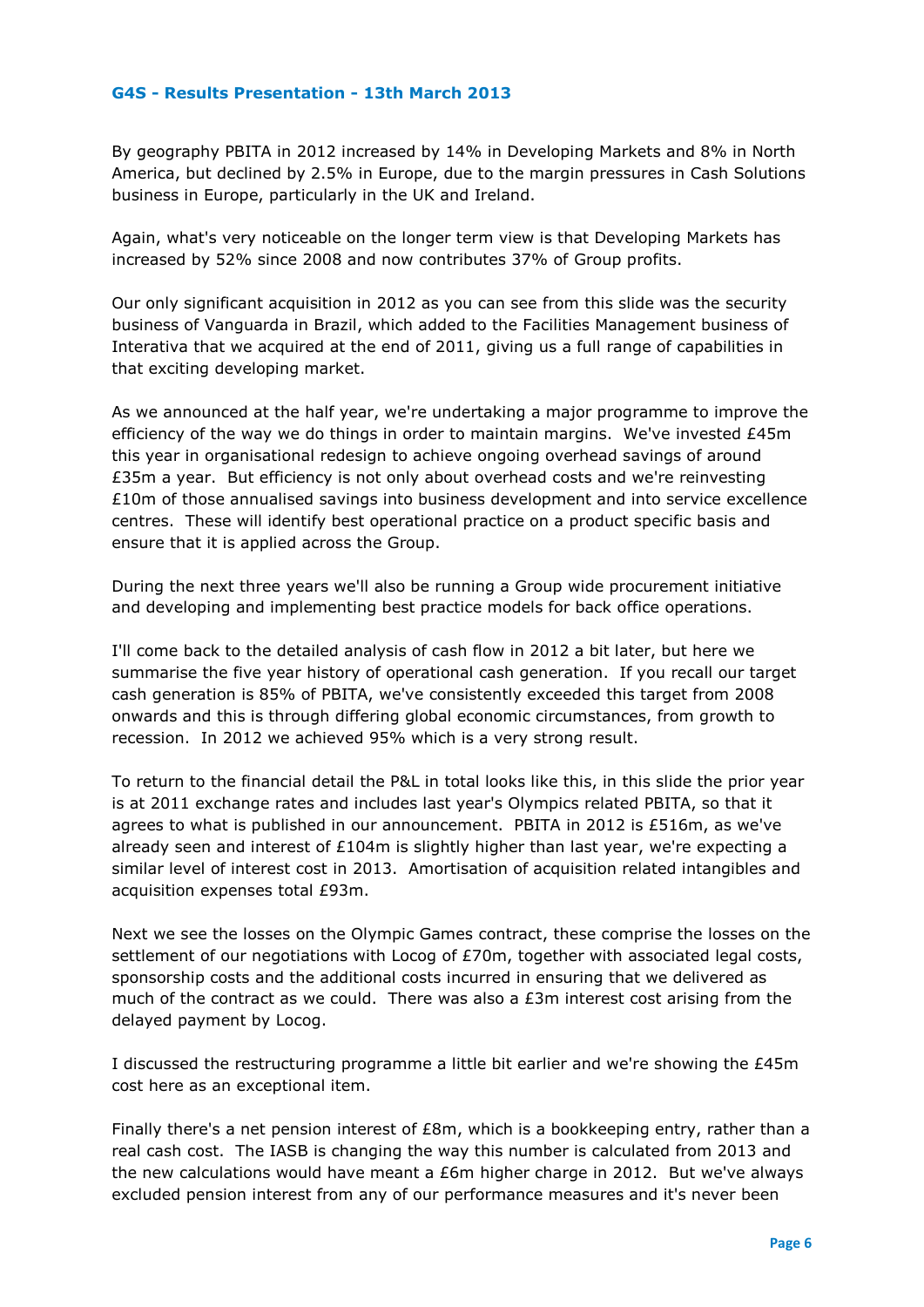included in PBITA and we'll continue to treat it in this way. Discontinued operations I'll cover in a minute.

The tax charge is analysed at the bottom and you can see that the effective tax rate, on the real numbers, has stayed at 22%. The total tax charge is £42m and profit after tax is £70m.

As I said I will return to discontinued businesses, as we said last year we're continuously reviewing our portfolio quite aggressively and businesses that are non-core, that we can't minimum performance standards, or that present permanent serious operational difficulties, or offer greater potential to more relevant owners will be exited. Part of our continuing initiatives to improve the quality of the underlying business.

We've taken the major decision to dispose of our Government Solutions business in the US. As you know this has been impacted over the last two or three years by reduced government spending in many areas, but perhaps particularly in the de-mining area and by contract losses and reductions. As a non-US parent we've got limited access to classified operational data and we've found that we have limited ability to manage the business through a period of change.

There remains very good opportunities in the medium term in the US Government sector, but we believe that a US parent would be much better able to take advantage of these and have therefore commenced a disposal process and we hope to complete this within the next six months.

During 2012 we completed the disposal of businesses in Sweden and Poland that started last year. We sold our Electronic Monitoring business in the US and completed a number of smaller disposals.

The profit and loss impact of discontinued operations is presented here, the net cash impact of the discontinued line was actually a net outflow of only £1m, and I'll cover this with the cash flow slides.

The EPS calculation shows the impact of currency exchange rate movements from 2011 to 2012. At actual foreign exchange rates we're very slightly behind the prior year, but at constant FX rates, the EPS of 21.2 pence per share represents a 3.4% increase on the prior year.

On the balance sheet net assets have decreased by a little over  $£300m$  including a  $£95m$ FX impact and  $£175m$  from the actuarial pension calculation, they are both booked through reserves.

Goodwill still dominates the balance sheet at £2.4bn.

One of our key financial ratios is the net debt to EBITDA, I said before that we are comfortable with up to about 2.5 times, it's increased in 2012 to 2.6 times, but we anticipate that it will return to our target range within 2013.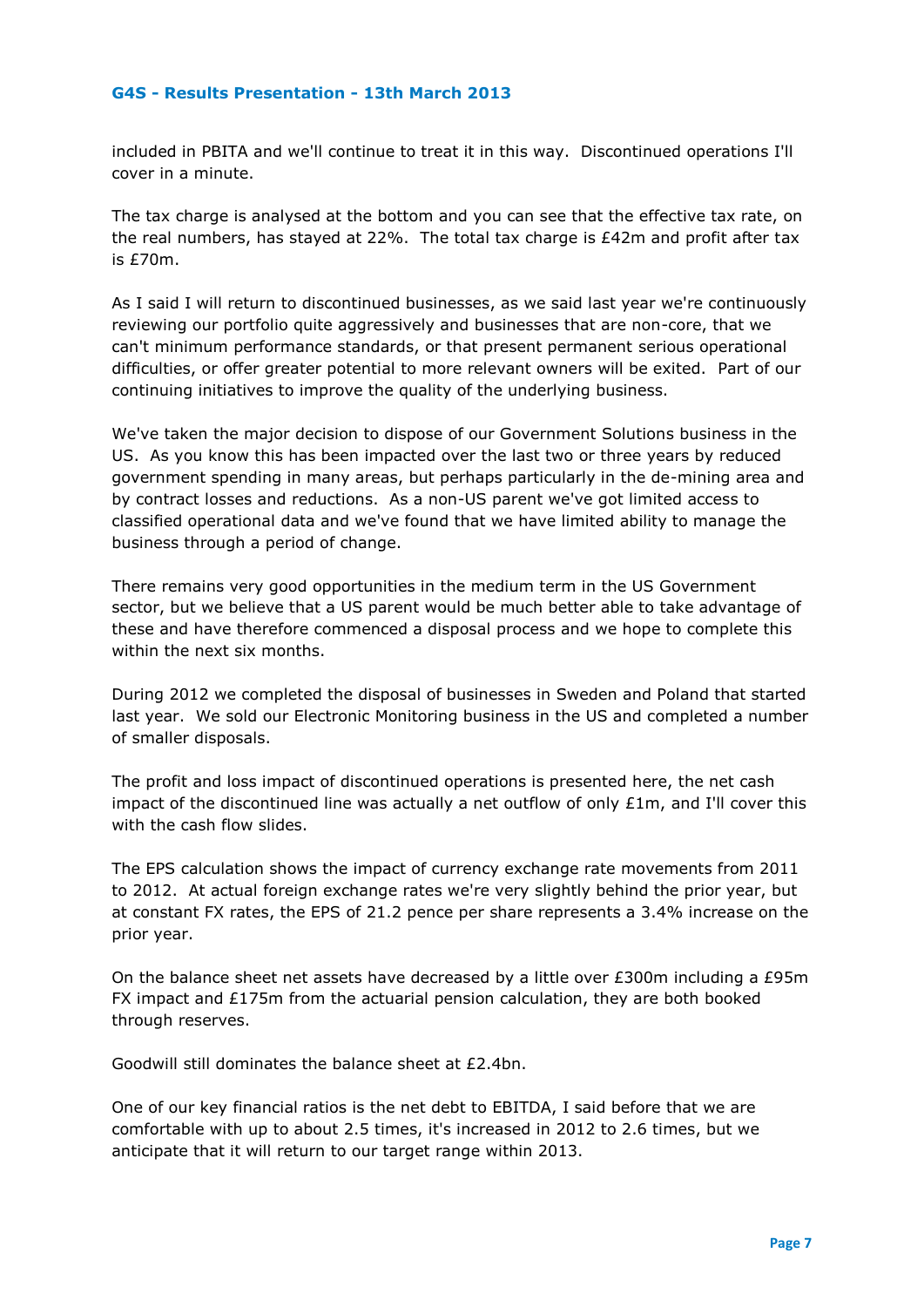Here's the operating cash flow detail, it shows capex in continuing operations of £137m, this is only 98% of depreciation for 2012, as tight control on spend continues.

The working capital outflow was only £27m, £46m better than last year, this is a very small outflow when the top line is growing by half a billion pounds, and it reflects very strong debtor control and debtor days have decreased slightly in a very difficult cash collecting environment.

Overall operating cash generation was 95% of PBITA, significantly above our target level of 85%.

We then show the reconciliation of operating cash back to the IFRS statutory presentation. The main adjustments relate to exceptionals and discontinued, which are excluded from both PBITA and operating cash flow. The other items in the discontinued operations, outflow of  $E220m$ , that includes the Olympics outflow of  $E174m$ , this is the total loss of £88m, plus £86m of cash collected since the year end. That's the final Locog payment, plus the VAT recoverable that we've got back now.

There's £45m of reorganisation cash cost and the impact of the discontinued line in cash flow terms in only  $£1m$  outflow. This is because the US Government Solutions business generated cash at round the same level as the outflow of the other discontinued businesses trading.

The large items in the £63m P&L discontinued figure are the non-cash write down of goodwill of £35m and the non-cash loss on disposal of Poland and Pakistan, etc, of £20m. The tax paid was slightly above 2011 and the additional pension payment of £37m was in respect of the UK schemes.

This is the rest of the reconciliation back to statutory with all of the normal items, net interest cost was higher than last year, in line with the increased cost, net acquisition cash spend includes the £101m detailed in the acquisition slide earlier, less £19m received from disposals and £15m cash acquired.

The other line, showing £22m is dividends to minorities and a small amount of purchase of our own shares.

All pension valuations have been negatively impacted by the extraordinary financial conditions, currently applicable in most developed economies. Quantitative easing has driven down bond yields, which are used to discount pension liabilities under IAS 19 and the rates applicable to our UK schemes at December 2012 was 4.5%, as compared to an already low 5% from last year. The deficit calculation at 31st of December 2012 was therefore increased by £140m to £436m before tax, or approximately £335m after tax.

The UK scheme has been closed from future accruals in order to limit the Group's exposure to possible future growth in pension liabilities. The deficit repair payment in 2013 will be broadly similar to 2012 and we are in detailed discussions with the trustees over the triennial valuation as at the 5th of April 2012 and the possible impact on future deficit repair payments. We should be in a position to report on the results of these discussions with the half year results.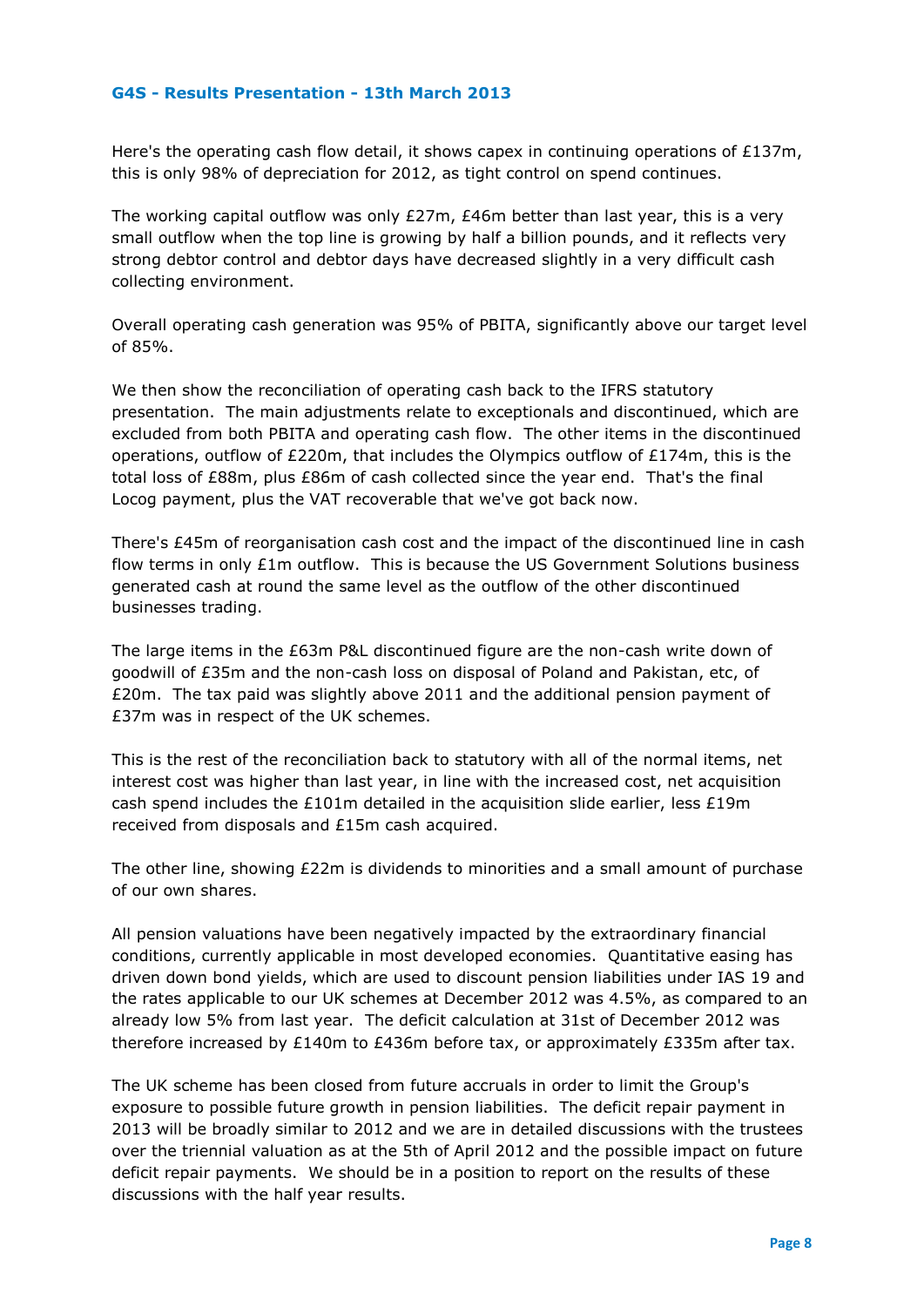We do anticipate that in the long term more normal financial conditions will return and the reported position will improve.

The Group's funding profile looks like this, with headroom of £856m, we put an additional euro bond in place towards the end of last year of €500m and the main revolving credit is in place until 2016, with no significant bond repayments prior to that.

And finally dividends, as you've heard from Nick, we've got a policy of increasing dividends, broadly in line with earnings which allows some flexibility, we're recommending a final dividend of 5.54 pence per share, which would take our total dividend to 8.96 pence per share. This would be an increase of 5% for the year and represents a compound average growth rate of 9% per annum since 2008. Dividend cover will be 2.4 times.

So before I hand back to Nick, as he said before, the announcement this morning - as the oldest CFO in the FTSE 100 I've decided to retire. And we've been lucky enough to find Ashley to take over from me and he's going to be great for the organisation, I'm really pleased that he's coming and you'll all love him if you don't already know him.

I've been on the Plc. Board for 11 years now and a few of you have been around for almost all of that time, I can see certainly one in the front row there. I just want to say it's been an absolute pleasure to work with all of you. It's been a fantastic time for me and I'd really love to buy you all a beer before I finally disappear in a few months' time. Okay, back to Nick for the operational review.

. . . . . . . . . . . . . . . . . . . . . . . . . . . . . . . . . . . . . . . . . . . . . . . . . . . . . . . . . . . . . . .

# *Business Review*

# **Nick Buckles, Chief Executive Officer**

Thanks very much Trev. So first of all Secure Solutions and remember all these numbers are ex Olympics. So Secure Solutions, excellent organic growth 8%, industry leading I would say, and as we've mentioned driven by UK Government, North America Manned Security and Developing Markets.

Margins down slightly and it's mainly due to the £200m of start-up in the UK of Government business, where we wouldn't expect significant margins early on and also some reductions in the US Technology business. But great organic growth, really pleased with that.

Moving on to Europe and first of all the UK and Ireland, really good organic growth, it came in at around 8%. The UK Government was actually 13% in the year, so excellent performance there. And Utility Services around 15%.

Six major Government contracts mobilised during the year, that's the £200m we talked about and they're pretty low margin, so hence the hit on the margin in the year.

Commercial was pretty steady, 2% growth, which when you think of the distraction that the business went through in the year, I think that's pretty good and we've renewed a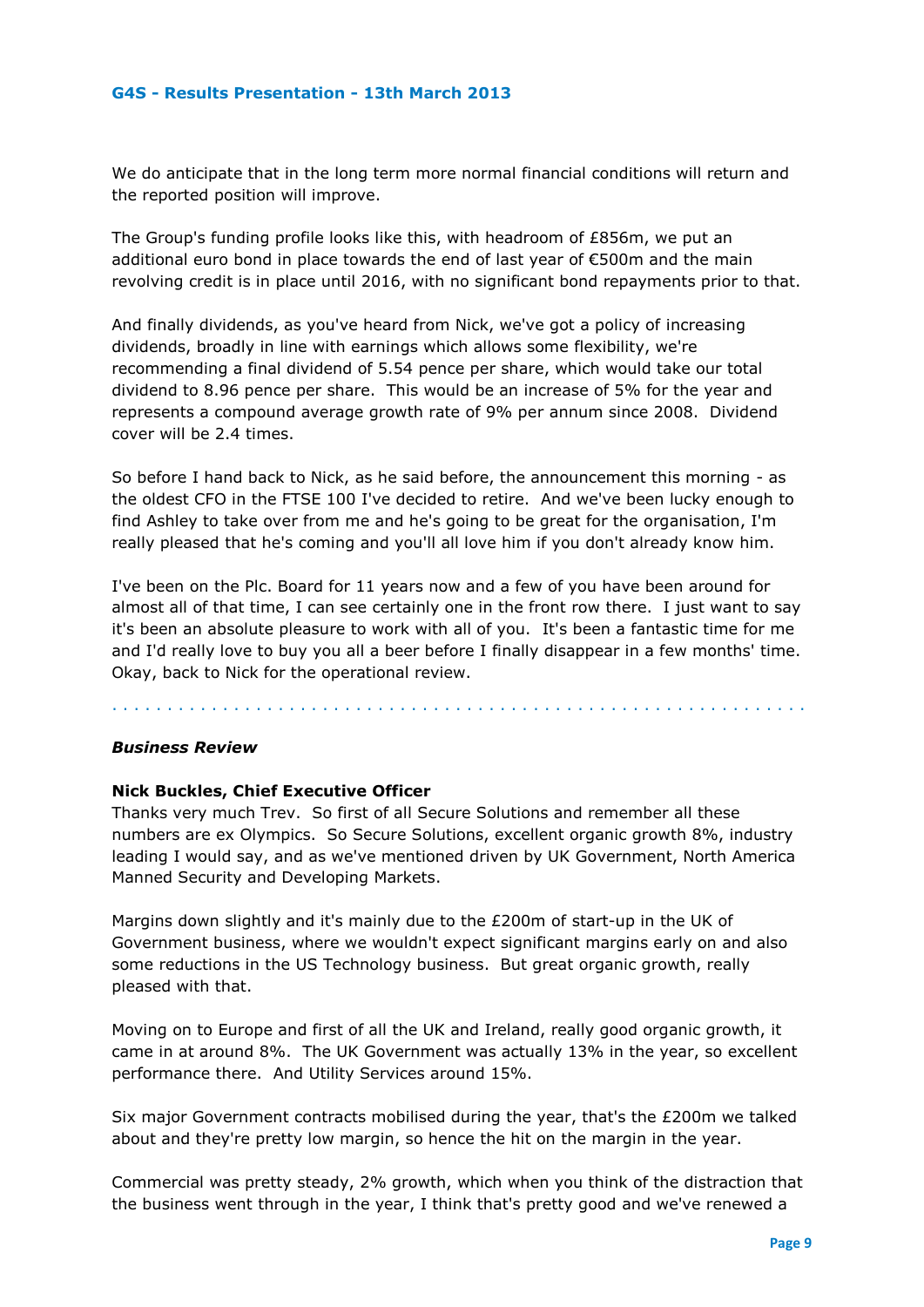number of new contracts, all the Events business has been renewed for this year as well. And Electronic Monitoring, moving really week by week, we now expect that contract to be extended through to February next year. And actually we'll probably hear about the decision, we haven't put in the final bid yet, we'll probably hear about the decision late June / early July. But clearly next year it will have an impact on margin, but good for this year.

Moving through to Continental Europe, still very, very tough economic conditions throughout the region, organic growth has slowed slightly. Margins underlying have suffered, certainly at gross margin level we're probably about 1% off prior year, but actually with the cost reduction plans we've put in place we've managed to maintain the margin and expect that to be the case in 2013.

The high growth spots - Finland, Norway, and Turkey. Eastern Europe stabilised, but actually some pretty vicious economies in places like Romania and Hungary were we've seen double digit declines but overall pretty stable, but probably more of the same really next year.

Moving on to North America, a stellar performance here, 11% organic growth, actually Manned Security across North America up 14% in the year, due to the mobilisation of some large national contracts in the US and also the CATSA contract where we started up aviation in 21 airports in November last year in Canada.

Margins held up very well actually on Manned Security, but have been impacted to the tune of about 3.5% on Technology where we've declined about 6% as well. So some of that margin downturn is down to the pure margin hit in Technology, still strong margins, but they were double digit last year. But some of it is down to the mixed benefit of Manned Security growing at 14% at margins around 5, 5.5%.

We mentioned US Government to be divested and we've got a pretty healthy pipeline of interested parties there. And plans in place for PPACA, that's otherwise known as Obamacare, we don't expect a material impact on our business, we've got a lot of good health plans in place anyway, but plans are in place to mitigate the effect of that.

Moving on to Asia, improving organic growth to 9%, India actually was probably at its lowest year in terms of organic growth at around 11, 12% inflation there is running at about 9% plus. But we spent a lot of time and effort refocusing the business on larger commercial accounts, away from domestic, and we certainly expect that growth to pick up this year and margin has improved off the back of that refocusing.

Great performances in terms of growth in Thailand, China, Indonesia, Kazakhstan, all very good, and the good news is where we've had a bit of a drain on organic growth in prior years Australia is improving strongly, we expect 25% plus growth from Australia this year. We signed a good contract on the Australian immigration on Manus Island, that's about a £20m a year contract that we started about November time and we expect that to give us strong growth as I said in '13 across Asia.

Moving on to the Middle East, slightly disappointing growth, really driven by Afghanistan being flat, we really only have the UK Government contract now in Afghanistan, that's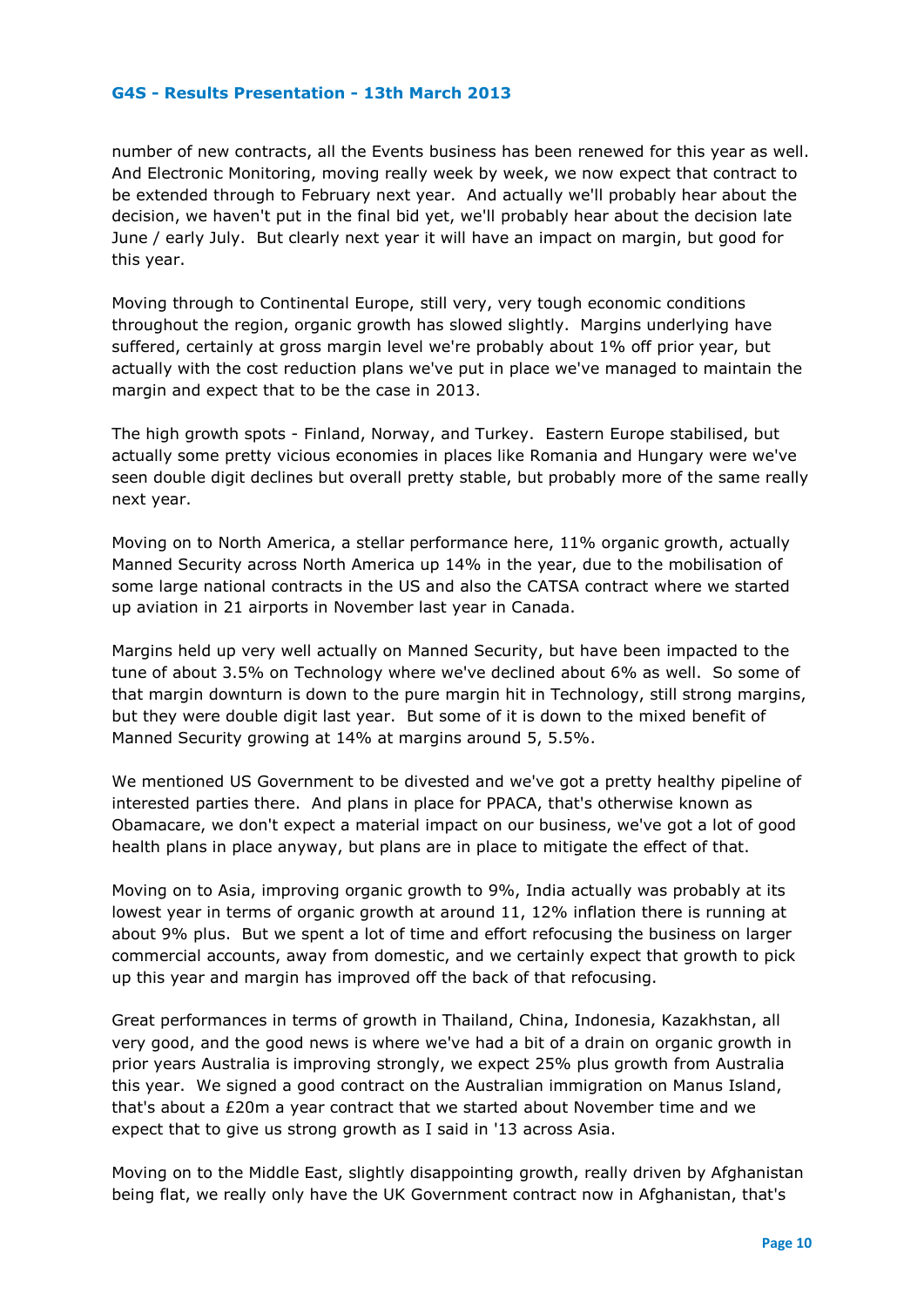about £30m a year. And also some systems issues across the UAE where we didn't have quite as good a performance.

US Embassy is finished, but that's now in discontinued and we had some great growth as usual in places like Qatar, Egypt, Jordan, Lebanon. Margins are up predominantly because we had a hit last year in Saudi from the Royal Decree around one off bonuses. But certainly we've got some really good momentum in the Middle East for this year, we expect strong double digit growth, the UAE has bounced back very strongly. So a good performance expected there.

Moving on to Africa, good growth, not quite the 10%, but we're getting there, great performances from Kenya and Morocco. The biggest issue is in Nigeria, you can see quite a big margin decline in Africa, that's down to two major contract losses in Nigeria, we had to do some restructuring there to get the cost base right. We expect that will pick up again next year, maybe not to the 9.5%, but certainly pick up; and certainly organic growth is heading strongly into double digit territory for this year.

The strongest pipeline we've had for a long time, we've got a lot of sector focus, a lot of investment gone into development and as I mentioned it's a very unique platform, Africa, expect a good performance this year.

Latin America continues to grow strongly, 14%. Good all round really, as you know we're not overly exposed to one country there, we're in about 25 plus countries. Brazil is now clearly the biggest business, but prior to that all sub  $£100m$ . Good wins, good momentum, we're very pleased with the way Vanguarda has started, our Security business in Brazil and over a positive outlook continuing for LatAm.

Moving on to Cash Solutions, overall organic growth as Trev mentioned about 3%. It is a tough economic environment for that business but the good news margins are holding up, strong barriers to change, good cost control, margins sticking at 10.5%. But actually the low interest rate environment clearly continues and actually more and more pressure from retailers, they really are having a tough time in Developed Markets, it really is dampening our growth expectation on Developed Markets.

Specifically into Europe, the UK as Trevor mentioned had a tough year, the first half we lost business, the second half we won business, both of which had a negative margin impact as we started up the three major contracts on FIs. But certainly the organic growth is improving, but there is underlying service reductions from retailers undoubtedly and banks in the very tough outlook in the UK business.

Benelux overall very strong, strong double digit margins, reasonable growth. As Trevor mentioned we exited Sweden, we exited in February mainly due to the structure of the market, we've struggled to make money there for two or three years, three months later the number three player went into administration, so clearly a much better market, so not great timing for us, but it was the right decision at the time. As you know we only stay in markets which are duopolies, this one wasn't, but it became one after we exited unfortunately. But growth is definitely limited due to the current economic environment; we still expect it to be positive this year.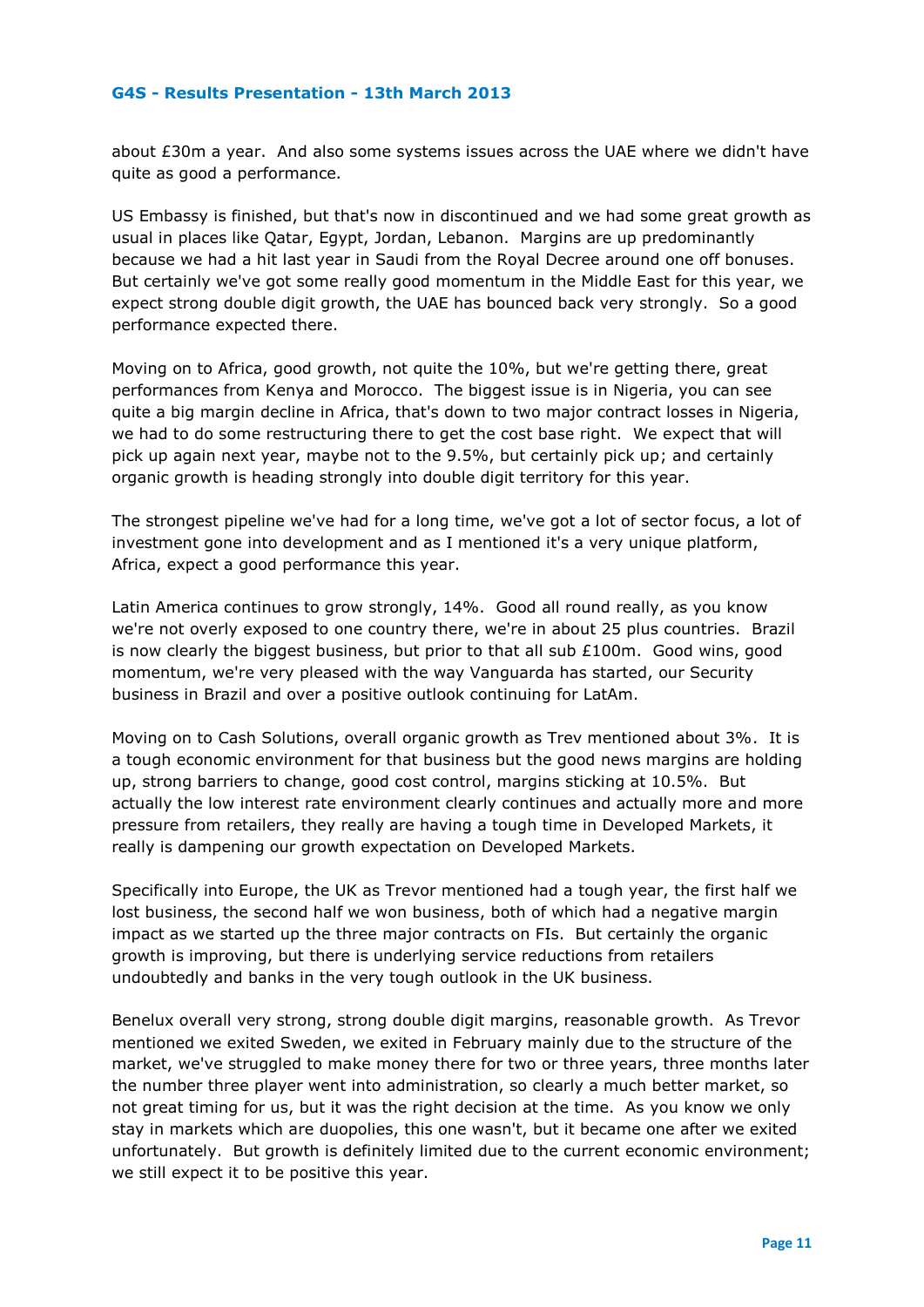In terms of America on Cash Solutions, North America, interesting for the first time I'm going to talk about a strong pipeline for CASH 360 in the US. CASH 360 is our integrated hardware and software for running retailer back offices. There's a big difference in the US market in that cash can get on balance sheet value as long as it's notified to the bank when it's in the machine basically. So more equipment that can give same day value is a big difference in the US market. We're also working strongly with Bank of America as our partner to sell this into retailers and we've got a very strong pipeline. You know we don't operate CIT there but we've got a good pipeline for this product.

Canada, starting to improve, organic growth 8%, margins increasing a pretty good outlook for this business in the short term.

Moving to Developing Markets Cash, always a top performer, organic growth 10%, Hong Kong has improved, the price war has come to an end and prices have started to improve and margins are now back to double digit. And also Middle East, where we've had problems with internal losses and robberies over the past couple of years, we've managed to stem those, hence a better margin improvement.

And the big opportunities really in the short term are in Africa, there are a number of pan African contracts we're bidding on, including a great outsourcing opportunity with Absa Bank, we think that could be around £40m a year in South Africa. And with the acquisition of Deposita which is another CASH 360 product, mainly for small retailers, a robust product for the Developing Markets, a really good opportunity to expand our Cash business throughout Africa.

So that's a roundup of the trading. If we move into the strategy roundup, I won't spend too long on this, but I thought it would be good to bring you up to speed to where we are.

In terms of our business objectives, they're really grouped into five key categories. They are around organic growth, improving that continuously; delivering margin improvement, getting the organisation right and building and protecting our reputation. So those are the four big groups of objectives. And then underlying throughout has always been improving our cash generation.

First of all organic growth - in terms of progress, organic growth now has moved above nominal global GDP. You've seen this chart many times before, on a lagged basis, we crossed the line back end of last year in terms of organic growth against the weighted average, and you can see there running at around 7% now going forward. Slightly down in the fourth quarter because of the relativity of CATSA, etc, last year. But you can see moving a couple of percent ahead of nominal GDP, so good news. We've been looking at this chart now for a couple of years and we hoped that was the synopsis and it's turned out that way, which is good news.

We have been implementing saleforce.com throughout the organisation, that's now fully implemented, it's a global system. We've got much better visibility of our pipeline. And we've also, as Trevor mentioned, invested some of the savings in overhead in stronger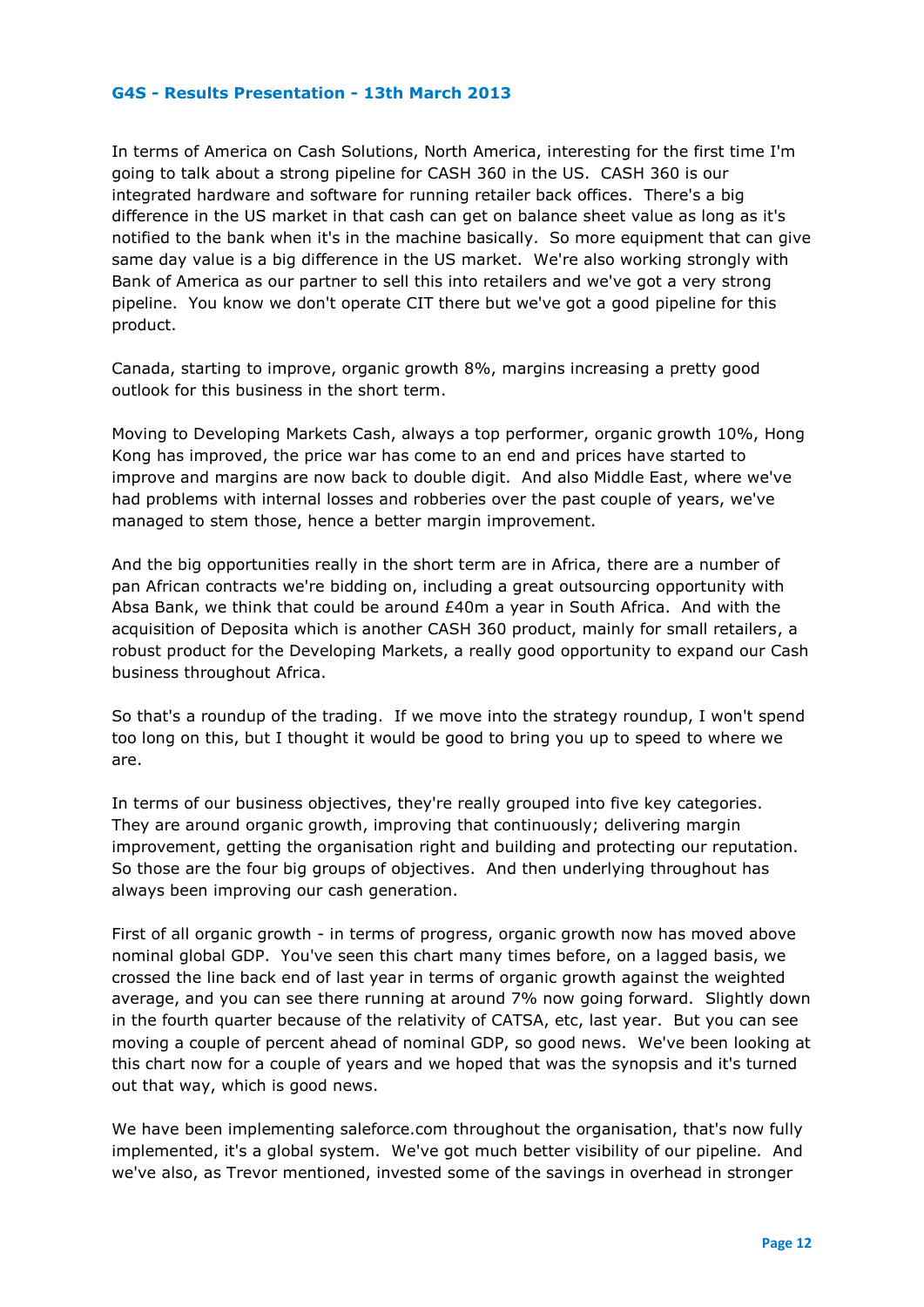sector focus, more business development resource in the key businesses and regions and also bid teams in a number of areas.

And then in terms of sectors, we've talked about our sectors in the past, they've delivered very good results, you can see the four sectors, the Mining one being the latest have delivered 19% compound organic growth for the last four or five years. And actually Mining, our newest one, we focused on about two years ago, 51%. All from relatively low bases, but you can see the sector focus is really working.

Moving on to actual wins, contract wins over  $E2m$  a year, a fantastic performance here. We have £450m of wins in the year and only £76m of losses. So a pretty good performance, don't expect quite such a strong performance this year; but certainly very, very good; and good visibility going forward.

Pipeline is still £3.5bn, it changes around a bit with UK Government particularly, but still positive and strong, that's annualised contracts. And another real focus, particularly of the service excellence centres, which Trevor mentioned, is making sure our pricing policies are very firmly embedded. That's the quickest way to improve margins and making sure we've got detailed and delivered price increase plans throughout the Group.

In terms of margin improvement, we talked about the £35m savings, but we're reinvesting £10m in development. Procurement, Trevor mentioned, £25m target for this year, we hope to deliver - it usually gets dissipated into the businesses, but certainly we expect to deliver that.

Again, to improve margin - we've had this focus now for a number of years on divesting non-core, or non-value creating businesses. Any business that doesn't look like it's going to meet our minimum margin targets, which broadly is 5% on Manned Security, 10% on Cash, we will look to divest. We've always said that, but we're going to be much more active in making sure that happens.

We won't spend a lot of time on this but the G4S Way through the service excellence centres, we were a little bit distracted last year during the Olympics, but came back into the business with a vengeance in October and certainly we're starting to get some really good traction around improving gross margins in a number of businesses, or at least holding them firm where we haven't been in the past.

In terms of organisational development, the next stage of organisation review is around getting the same sort of structures in place throughout our organisation. We don't necessarily expect that to save significant cost, but makes sure we've got best practice operating, we certainly don't expect any one offs, associated with it.

The collaboration is working very well throughout the Group; the CATSA contract was a prime example of that. And in its own strange way the Olympics was a prime example of that. We drafted in a very strong parachute team of about 20 people from around the Group to actually make that work and deliver 80% of the contract.

Interestingly at our top 120 managers we haven't had anybody resign over the last six months, so a very strong performance in terms of senior management retention. And in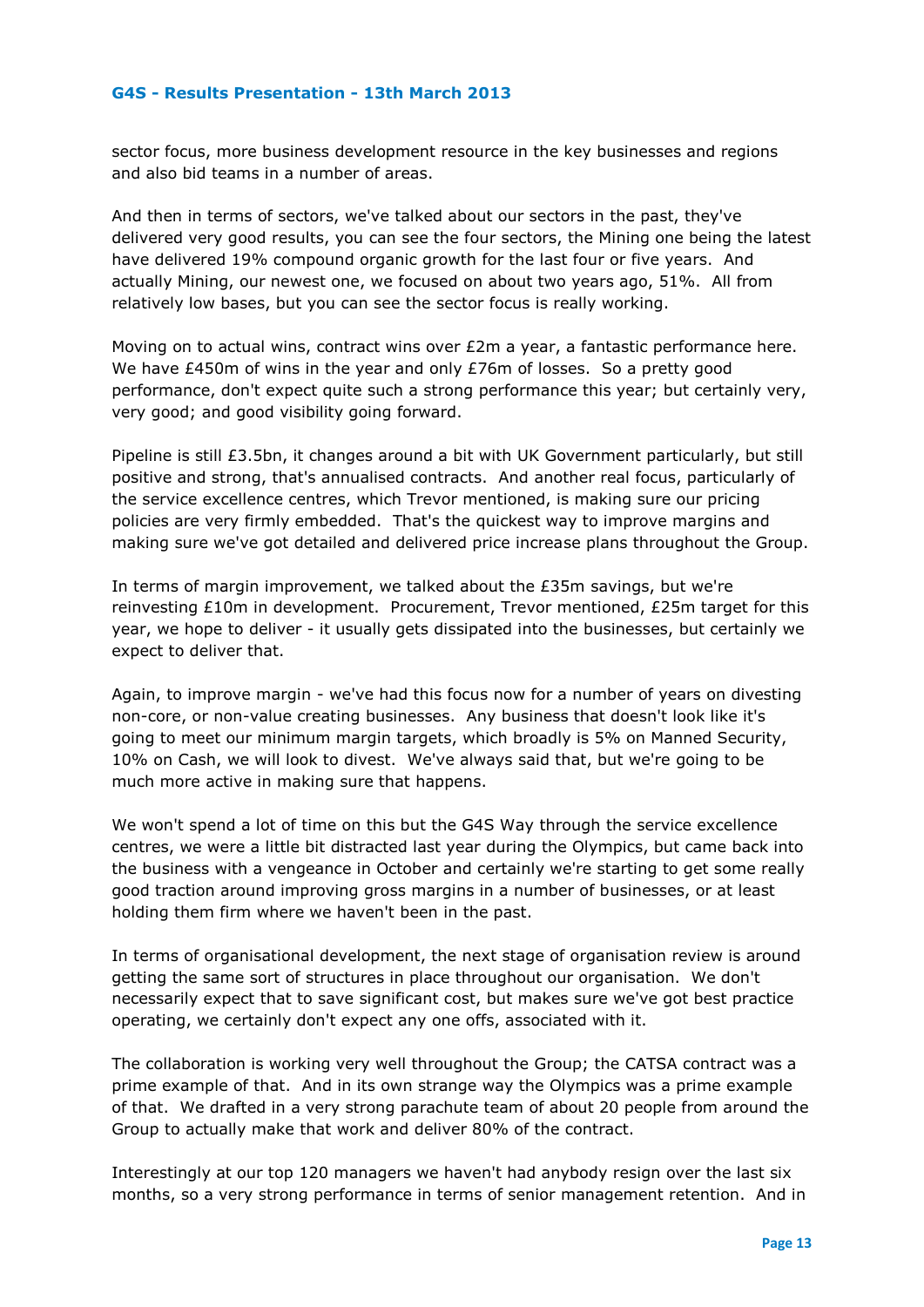terms of - succession planning, we filled the UK and Ireland role internally and the UK Government role, they've bedded in extremely well, we're very pleased with how that's going. We announced the CFO today and the COO recruitment going well as well, we're shortlisting and I expect to announce that in the next couple of months. And interestingly, probably the highest ever level of interest in people joining the Group at a senior level, we really are having great success in that respect.

In terms of reputation, clearly important, we're establishing a Board level risk committee as we speak, and clearly the COO will be a key player in that, the Chairman will chair that committee.

On contract start-up particularly we've got a lot of diligence now on managing the risk with contract start-ups and we have started, as I mentioned, £200m of business in the UK successfully this year and a number of major contracts in North America as I mentioned.

Ethics continues to be incredibly important, everybody has been trained on anticorruption and bribery and audited against and that's gone well. Clearly we've been testing our crisis management over the last 12 months and certainly that's well embedded in the organisation now. And actually, importantly for our organisation, our human rights guidelines, we obviously had them in place previously, but updated and relaunched in April this year. And of course continuing engagement with all our key stakeholder groups, it's becoming increasingly important from an investor perspective to get all this right.

In terms of acquisitions, no big changes here, we expect to spend our £200m a year of free cash flow on acquisitions, that continues. And we also expect to raise, you know a good sum from divestments, we've talked about the US, there will be others to follow and that re-investment will go particularly into Developing Markets, we have this goal of getting to 50% - that does imply we're going to put a significant amount of our acquisition firepower into Developing Markets.

But if you move to Developed we need to build out technology capability, we'd like to get more sector expertise. And actually particularly in the UK we need some stronger FM capability, the market is definitely moving that way. We've got some great capability; it's our fastest growing Developed Markets business by far, so we need to focus more investment into that. And continuously we need to look at security consulting capability across all businesses, but that's not going to be significant, but it's a large number of smaller investments.

In terms of divestment, you've seen this before it's been on most of our presentations in the last three years, obviously anything non-core, there's not really anything in that category particularly. Minimum margin targets I talked about, particularly alongside someone else being willing to pay a premium, because as a parent they can add better value than we can.

We'll get out of unconsolidated Cash markets, and always had this reputational risk issue as well, which is partially the US business as well, US Government, some reputational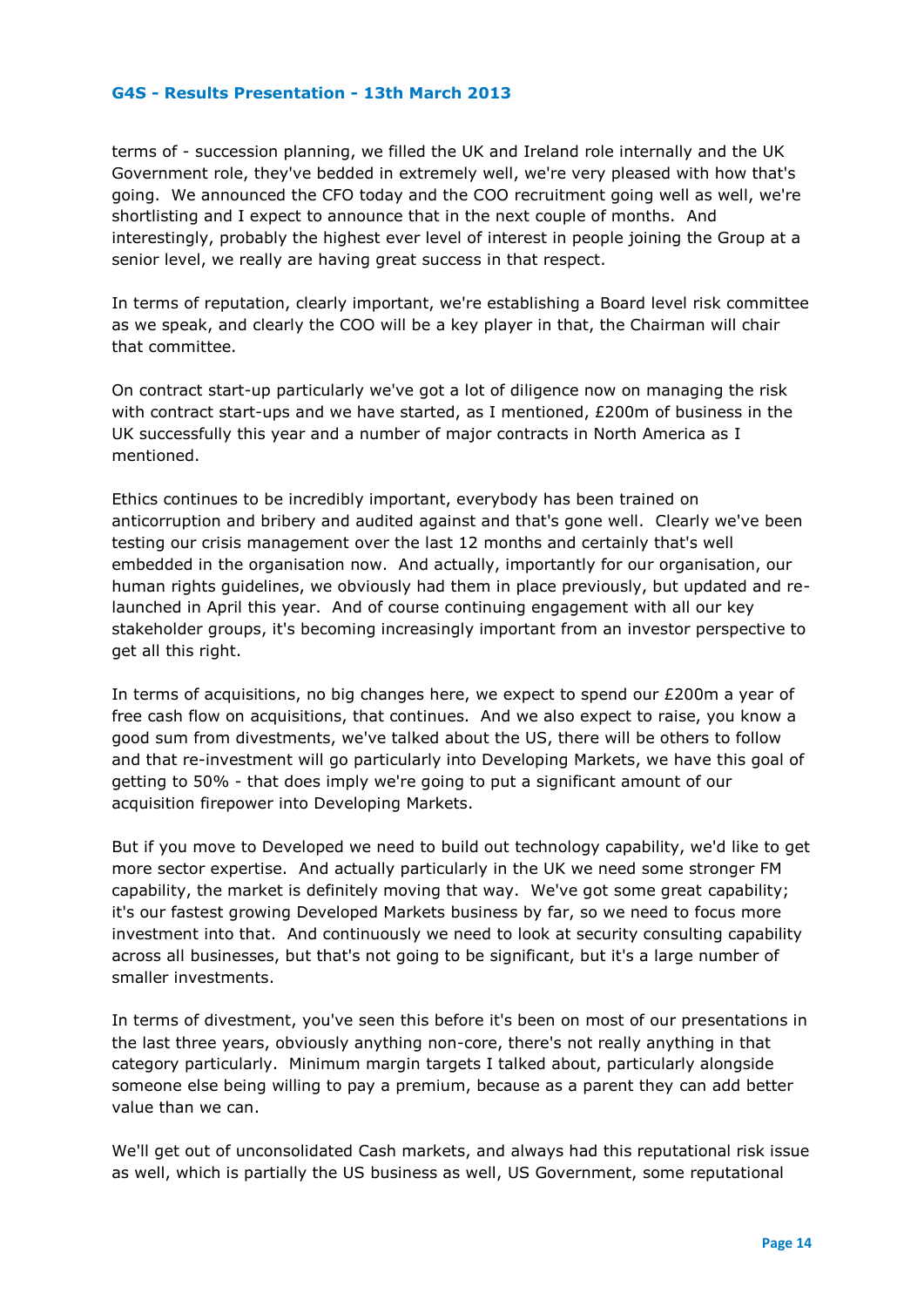risk could be associated with that. And you can see there the list of divestments we've made and that list will continue to grow over the next 12, 18 months.

So in summary, we have had exceptional costs this year, clearly the Olympics was a major blow, but hopefully we've drawn a line in the sand and we can move on. The other exceptionals really are part of our ongoing strategy to at least hold margins, if not improve them and get the business fit for the future and there is a tough economic environment out there.

The strategy review led us to divest the US Government business, there could be more in the future.

Underlying results were good I would say, organic growth of 7% is pretty much best in class in our sector I would say and we have maintained margins around the 7% and that clearly is our goal over the next three years, to at least maintain margins at 7%.

In terms of the outlook, Europe is still very challenging, but we're holding our own, we've done our self-help measures around cost. Without sounding negative we had an exceptionally good year on North America Commercial and UK Government this year, strong double digit growth, we don't expect that to continue this year, but we expect well above nominal GDP growth. But on the other hand I do expect Developing Markets to pick up more than 10% this year. We've got some really good momentum as I mentioned earlier. So really organic growth would be disappointing if it was less than 6%, hopefully nearer 7%, that's the sort of level that we are expecting.

Continued focus on costs, always. But we have reinvested in this service line expertise to make sure that we can at least hold gross margins if not improve them. And we do expect this positive momentum, we have ended the year in pretty good underlying shape, continued due to our market leadership, particularly in Developing Markets, the outsourcing trends particularly in the UK. And what we've seen I think in the last 12 months, despite some pretty strong headwinds that we have got a pretty durable base, good geographic breadth, good service line breadth, good contract pipeline, so expect that good solid, underlying growth to continue.

Just before I wrap up really I've got to say a big thank you to Trevor. He's been a fantastic CFO for us, he's worked with me closely in the last ten years, been a vital part of what's been I think a great success story over the period of time. So I'd just like to thank Trevor, personally and from the Group.

We're now happy to take Q&A, first of all from the floor. I'll sit down if you don't mind.

. . . . . . . . . . . . . . . . . . . . . . . . . . . . . . . . . . . . . . . . . . . . . . . . . . . . . . . . . . . . . . .

# *Questions and Answers*

#### **Rob Plant, JP Morgan**

The 6.9% organic growth for the full year is better than the 5.5% for the first nine months, but presumably the first nine months did include the US which has now been stripped out. Could you tell us how organic growth progressed across the year on that 6.9% basis, excluding the US, and at what rate did you exit? Thanks.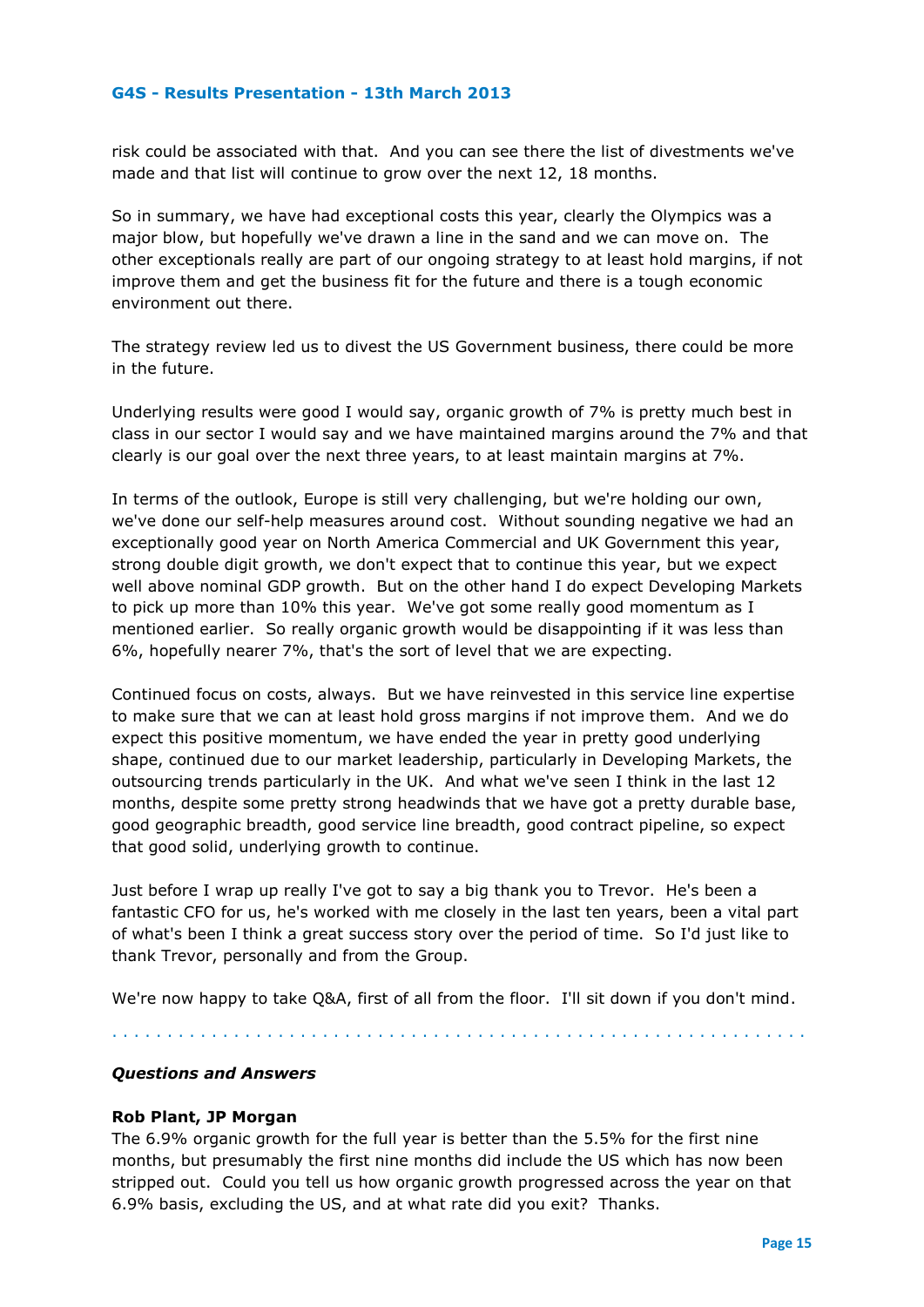# **Nick Buckles, Chief Executive Officer**

Yeah, you saw from the graph I put up it's relatively accurate and so the first half would have been roughly 6.5%, the second half just over 7% and the fourth quarter slightly down on the third quarter. And unfortunately a lot of the comparables, you know big contract start-ups in December and January last year in North America particularly, UK Government a lot of start-ups between October and April/May time.

. . . . . . . . . . . . . . . . . . . . . . . . . . . . . . . . . . . . . . . . . . . . . . . . . . . . . . . . . . . . . . .

So you would expect quite a big drop off in the first half, but actually we don't expect that. I think Developing Markets and other contracts we've started up - you know I'll be surprised if we don't start at least 6% plus. But you know we've still got some understanding to get with some of these big contract changes.

You know to keep the UK growth up, it would have been nice to have had some start-ups in the second half, particularly on UK Government, but really there's nothing that's going to start up, as we see now, of any significant size in the second half. But you know good news that the EM contract is going to be extended for the rest of the year at least - on the UK Government piece.

. . . . . . . . . . . . . . . . . . . . . . . . . . . . . . . . . . . . . . . . . . . . . . . . . . . . . . . . . . . . . . .

#### **Kean Marden, Jefferies**

Good morning, can I squeeze in three. I appreciate it moves around a lot but if you can possibly run through some of the main swing factors in the bid pipeline since you last updated us, that would be quite helpful?

Secondly, obviously the results are quite complex, but if you can maybe Trevor, just run through the main elements again of the discontinued line in terms of cash contribution. So is think it's the £220m number on slide 21, just the main breakdown of that would be really helpful?

And then thirdly I'm wondering what skill set the Board was looking for particularly from the new Finance Director?

. . . . . . . . . . . . . . . . . . . . . . . . . . . . . . . . . . . . . . . . . . . . . . . . . . . . . . . . . . . . . . .

#### **Nick Buckles, Chief Executive Officer**

Yeah, the bid pipeline, I mean it is very biased towards the UK Government and clearly the big change in outlook has been MoJ UK Prisons; where previously we'd expected, you know upwards of ten prisons a year to come to market, so that's come out of the pipeline now.

Going into the pipeline to replace it has been elements like the MoJ Prison FM outsourcing and hence my comment about FM in the UK, there is definitely a big growing trend, if you're not going to go full outsourcing on prisons to put the back offices and the facilities management out. And that will, I think, rollout across a number of government departments. And that's really to come in the future.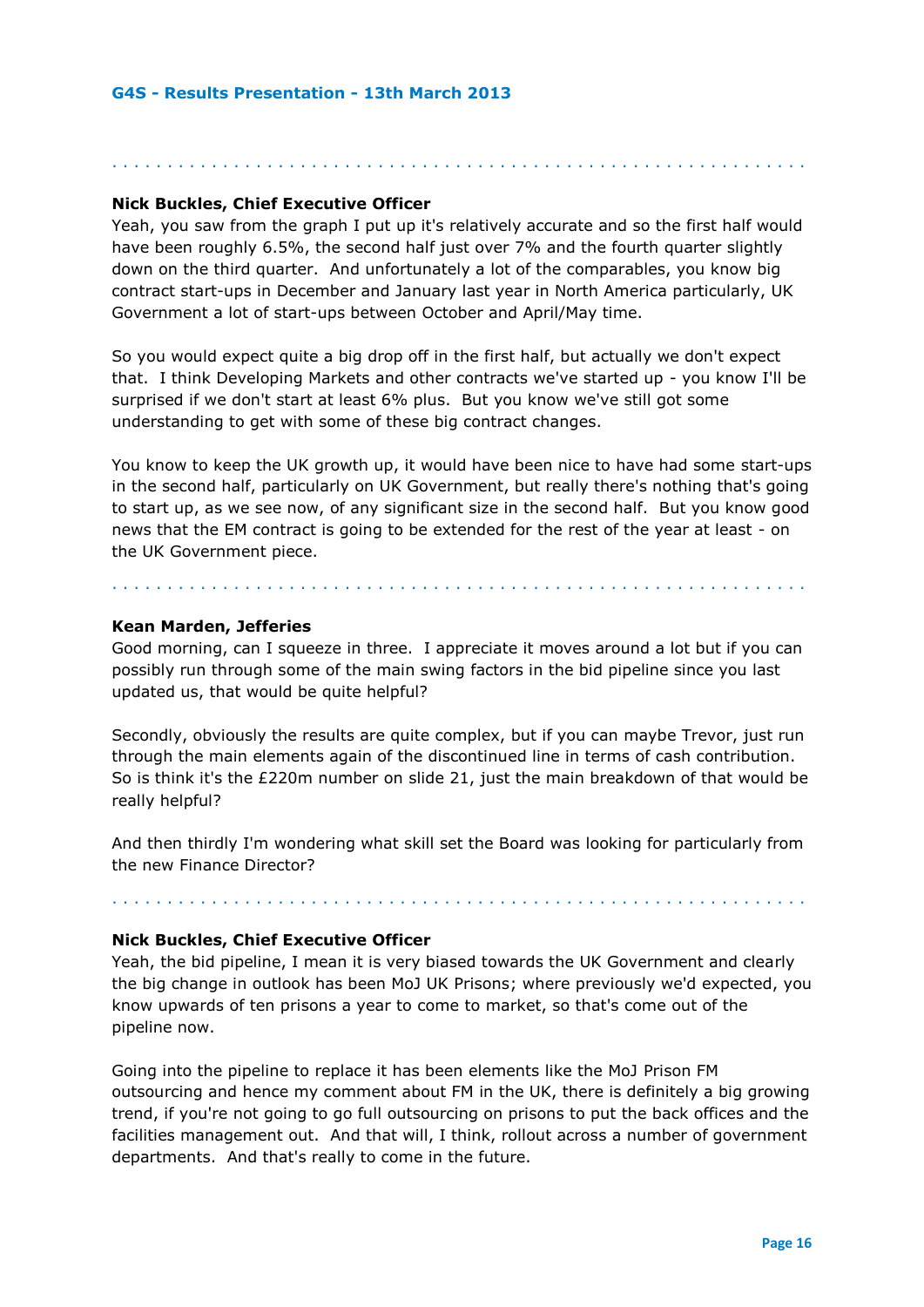The other real sort of - so that is really is the fundamental change, but in terms of Commercial work not a huge difference. Absa I mentioned has really come into the frame, that's actually out for bid now, we were expecting that a few months ago, but that's tangibly in the pipeline. To come in the UK things like Courts, Fines, Probation, but really we haven't got a number, a tangible number in for those. But outside UK Government is pretty much the same as it's always been, there's not a big change.

I'll do the CFO and then I'll pass to Trev. In terms of the CFO, clearly an experienced CFO was important for us, I think if they're available you would certainly hire them. We had an extremely good shortlist, I'm very pleased about that, but what we were looking for was some international capability, multi-country. But really track record was really the big differentiator. And clearly, you know we mentioned in the announcement we've got to build succession resource as well, within our organisation and from externally. CFO and COO are two roles that are clearly roles that you would tend to try and fill with succession potential as well as the four regional COOs we have in place, so that had to be part of the thinking as well. Trevor on the £220m?

#### **Trevor Dighton, Chief Financial Officer**

Yeah, if I can just add to that as well because it's something very close to my heart, the cultural fit was extremely important as well. And we think Ashley really fits our culture, which is a great addition.

. . . . . . . . . . . . . . . . . . . . . . . . . . . . . . . . . . . . . . . . . . . . . . . . . . . . . . . . . . . . . . .

On the £220m, it's pretty straightforward actually, the Olympics - £174m was all cash, I told you the two elements of that, that's the loss plus the amount that they were holding onto at the end of the year and a little bit of VAT associated with that. So that's £174m the outflow. And then all the reorganisation costs were cash costs, so that's £45m.

And on the trading there was a positive contribution on the trading from, the US business and negative from the others that netted out to about £10m of trading profits. But of that the cash position was better than that because the US Government business collected actually more cash then they created profit, they had a good year of cash generation as well. So the net impact was practically zero, it was only a £1m impact on the cash line.

#### **Andrew Ripper, Merrill Lynch**

Couple from me if I may. First of all on the US can you just give us the split now between the manned business and the electronic business please on revenue? And then following on from that what's your current experience on prices and wage growth?

. . . . . . . . . . . . . . . . . . . . . . . . . . . . . . . . . . . . . . . . . . . . . . . . . . . . . . . . . . . . . . .

And in your comments about Obamacare you sounded pretty relaxed about the potential impact on your business. Obviously Securitas have been quite vocal in preparing the market for quite big cost and price increases, I'm just wondering as far as you're concerned where the differences lie, and I appreciate you may have perhaps a larger number of guards that are billed at higher rates with the sort of custom protection officer programme but is there more to it than that? Are you in general basically a better employer in terms of benefits for the guards or what?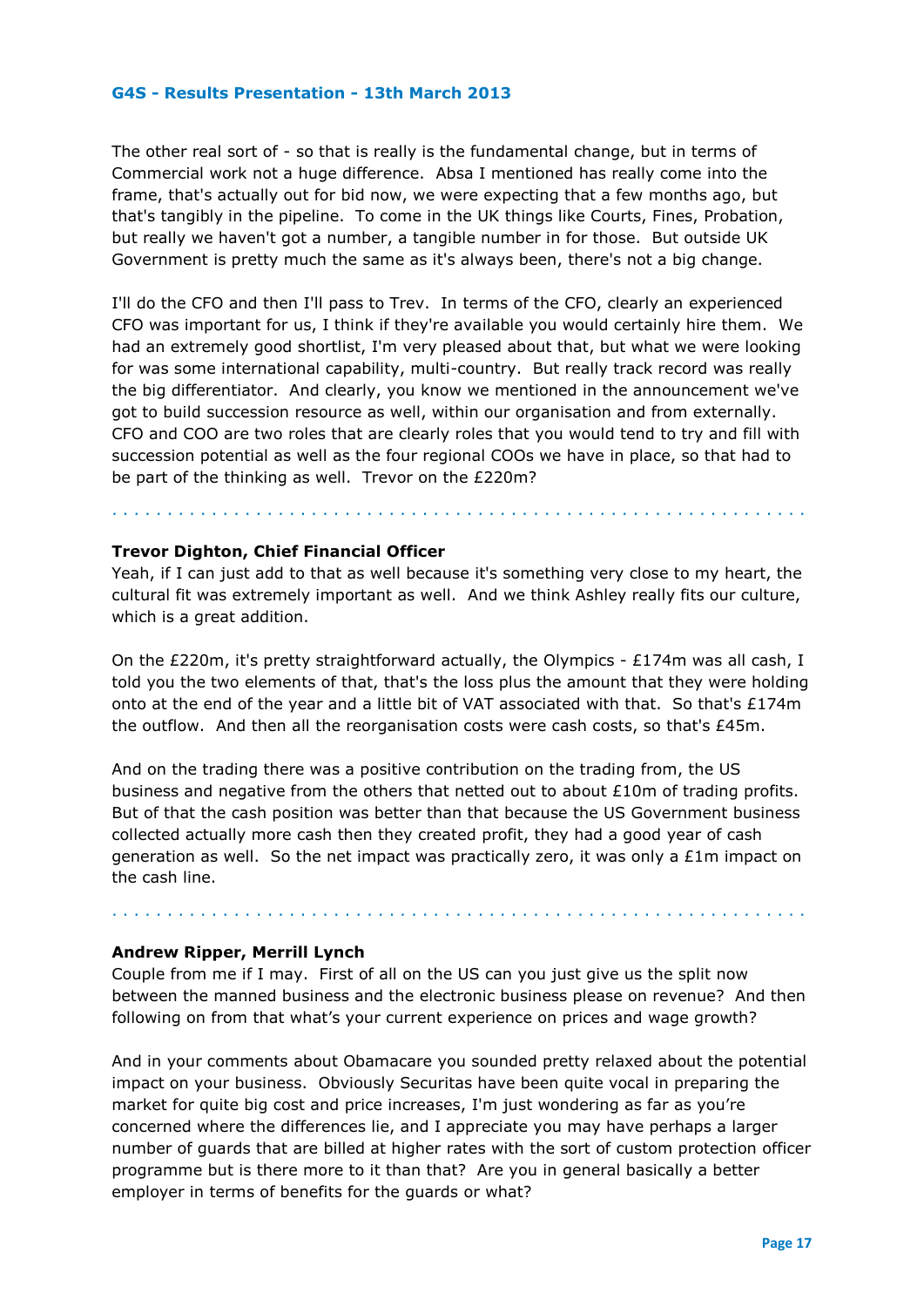# **Nick Buckles, CEO**

First question on North America. We've got about £1.2bn remaining and I think Technology - I mean there's Manned Security, there's Compliance Investigation, there's Care & Justice and Technology. Technology on its own is about £150m, the balance is non-technical of which Manned Security is probably around 900, 950. Then you've got Compliance Investigations, Care & Justice etc.

. . . . . . . . . . . . . . . . . . . . . . . . . . . . . . . . . . . . . . . . . . . . . . . . . . . . . . . . . . . . . . .

And the Technology businesses, there's two main businesses. One that there's large scale installations and the other is a sort of distribution and international access control business basically. But the installations business, you know volumes move around quite a bit and margins move around quite a bit because it's a non-recurring revenue business model and that's about £110m.

Second one was? Obamacare. Yeah obviously the US government piece that we're divesting has got extremely strong healthcare plans in place so there's no impact on that business at all. Within the commercial piece that remains we've got about £120m of commercial nuclear business which has got very strong health plans in place, that's unique to us.

Then within the Manned Security business which is about £800m probably about 35, 40% is CPO program, which you mention, where we've got very strong healthcare benefits again. And the balance, the scheme we have in place is pretty much up to spec when it comes to the new legislation. Now it's not to say there aren't some tweaks we've got to make to it to actually make sure the cost remains the same but we don't envisage currently at all going for a major price increase with our customers. You might be talking a couple of percent but nothing significant.

I mean it's fair to say, you know all our US growth at the moment and has been for the last three years is all organic volume growth. If anything probably the average prices have fallen over that period of time so we haven't had a formal price increase with any of our accounts really for two or three years. So it is a volume growth that we're getting there typically.

. . . . . . . . . . . . . . . . . . . . . . . . . . . . . . . . . . . . . . . . . . . . . . . . . . . . . . . . . . . . . . .

#### **Andrew Ripper, Merrill Lynch**

Thank you and then a second question from me just regarding the divestments sort of thesis. Could you just remind us why you see the cash business overall as being a core part of the group and what's the logic for attaining that? And then in terms of tidying up the portfolio from here presumably WSI was the sort of the biggest potential offload. Where would you sort of move onto next? Is it around the edges of the portfolio?

. . . . . . . . . . . . . . . . . . . . . . . . . . . . . . . . . . . . . . . . . . . . . . . . . . . . . . . . . . . . . . .

#### **Nick Buckles, CEO**

Our cash business is a high performer despite the current economic environment. 2009 I think our organic growth was 11%, 12% overall and it's still double digit in developing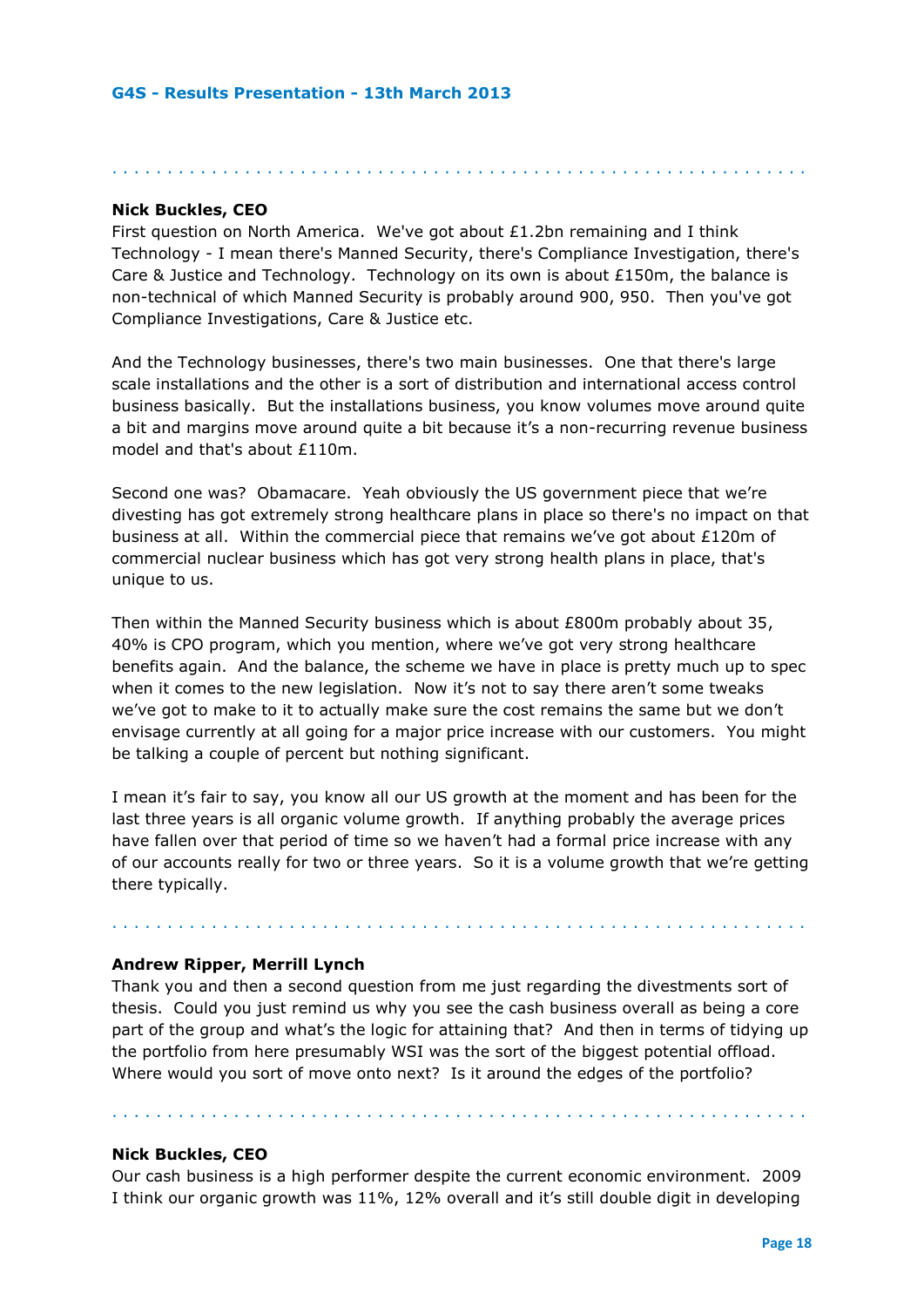markets and that will pick up this year I'm sure. Where we've got cash businesses in developed markets they're in duopolies most of the time, high barriers to change and we run them pretty well I would say. Our expertise around cash solutions, we're the number two player globally, and our expertise does give us differentiation when it comes to winning new outsourcing business. So I do think we're a very strong parent for the cash business per se.

And the UK market, you know wherever we look around the world is at least five years ahead in terms of outsourcing trends and other markets will follow in time.

Then when you move into developing markets which we've got probably 55, 60 cash solutions businesses there are huge dis-synergies of it not being part of the group. You know if you take Africa where we probably do cash in 20 countries, you just wouldn't be able to afford an infrastructure to support 10, 20 vehicles here, there and everywhere. And you know dis-synergies alone could amount to tens of millions of pounds.

And actually whenever you look at acquisitions in developing markets, the way the market develops, they're all multiservice businesses basically because that's the way the markets operate, that you do manned security, security systems, cash solutions and some facilities. So you know they really are not discreet businesses operationally when you - well they are operationally but not in terms of market and management structure. So it's an easier thing to look like it's divestible but in practise it really - from our perspective wouldn't make sense. In some ways it's a business we should build more over time through acquisition but at the moment our funds are going into developing markets and that's how it should be.

. . . . . . . . . . . . . . . . . . . . . . . . . . . . . . . . . . . . . . . . . . . . . . . . . . . . . . . . . . . . . . .

. . . . . . . . . . . . . . . . . . . . . . . . . . . . . . . . . . . . . . . . . . . . . . . . . . . . . . . . . . . . . . .

#### **Andrew Ripper, Merrill Lynch**

Are there any bits of the portfolio - you would look to where you can open today?

#### **Nick Buckles, CEO**

Yeah I mean if you're looking at developed markets business, and as I said it's highly unlikely we'd divest developing markets, a substantial business there. In developed markets on Manned Security we have a number of businesses that still aren't getting to 5%. We don't have to stay in Manned Security in markets, you know we've got global accounts that we quite happily operate without being in France, Germany, Spain, Portugal, Italy. So you know that's not an incumbent to growth. Although global accounts are becoming increasingly important they're only sort of 3% to 5%, depending on how we define it, of revenue. So we can make those decisions.

The issue really is, comes back to one of value and parenting advantage. It's hard to find somebody that's willing to pay a premium if we were looking to divest. So anything really under 5%, manned security, low growth, I think will be something that we'll look closely at over the next sort of six months or so.

. . . . . . . . . . . . . . . . . . . . . . . . . . . . . . . . . . . . . . . . . . . . . . . . . . . . . . . . . . . . . . .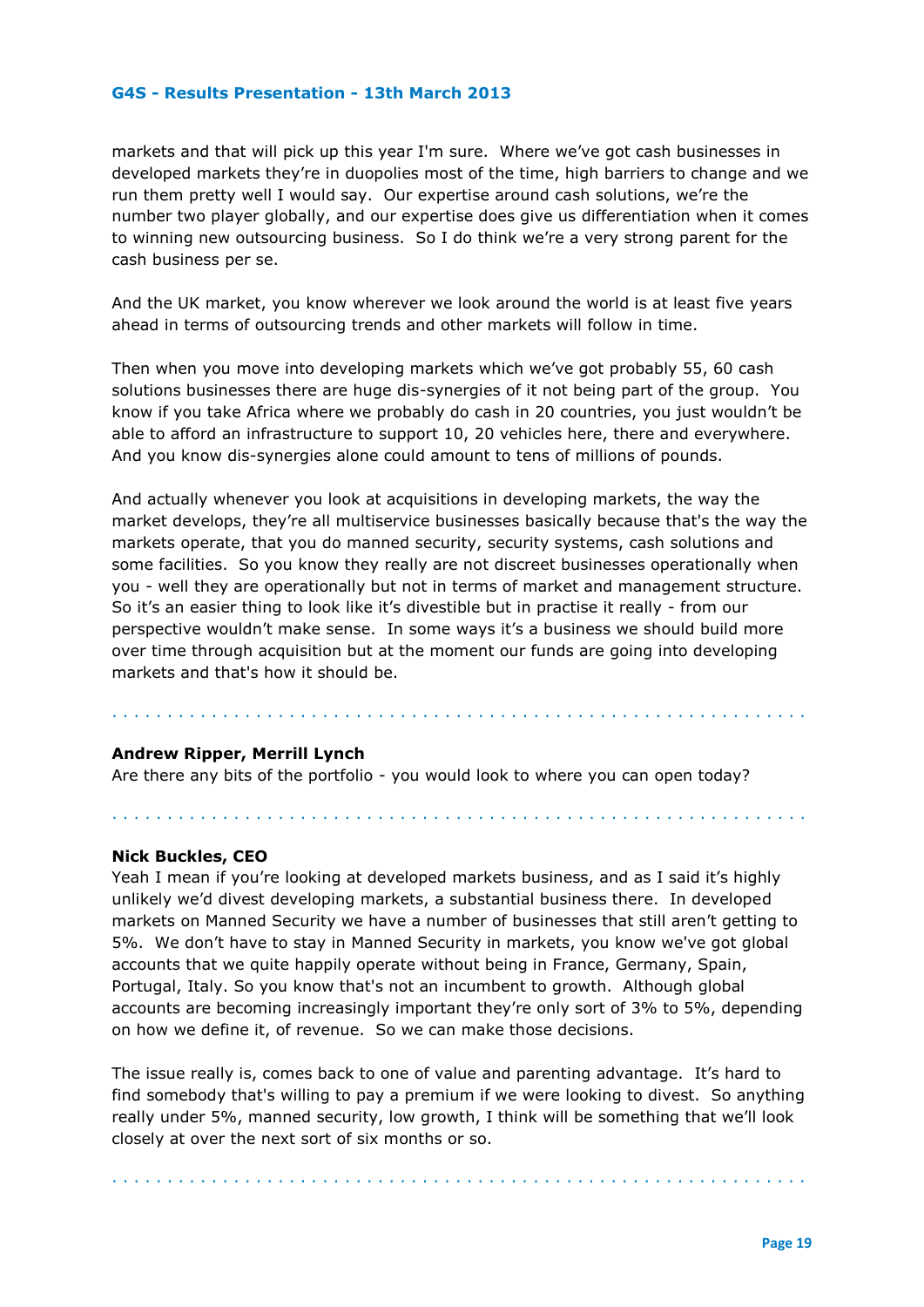#### **Andy Chu, Deutsche Bank**

Few questions if I may. Would it be possible to update us in terms of attack losses year on year please, how that's developed. Secondly on the EM contract, if I'm not wrong that's I think a triple digit million revenue contract but obviously at high margins given the technology part which will obviously change. Can you maybe help us in terms of how far those margins might step down?

Small question on pensions. I know it's sort of non-cash but would we pencil in an incremental £6m for '13 due to IS19? I know you're in the middle of your review.

And then just on divestments again, probably a bit of an unfair question but is it possible to sort of give us a scale of what's at risk on the divestment front either by revenues and by profits?

. . . . . . . . . . . . . . . . . . . . . . . . . . . . . . . . . . . . . . . . . . . . . . . . . . . . . . . . . . . . . . .

#### **Nick Buckles, CEO**

Blimey. Attack losses, we never like talking about them without touching the table. We had a pretty good year in 2012. Year on year improvement probably from mid 20s to late teens in terms of - that's sort of millions. An ongoing challenge but the disappointment for me is, for example in the UK it was a huge issue a number - in the last three or four years. It's got down to - it's been a really excellent project to bring down the level of robberies. A lot of that improvement has come in the UK but a lot of it has been passed on in lower prices to customers basically. So we haven't seen the profit improvement we should have expected from that approach. In fact I think the robberies at their high point in the UK were probably running at about  $E8m$  to  $E10m$  a year. And now they're down to a couple of million, something like that. So big improvement there.

We don't know whether the big robbery in Brussels recently is going to impact our premium for international valuables but just for your information that sits in a separate policy. That's a different underwriter to our core cash solutions business and our international valuables business premium is only about £3m or £4m so it's not a huge issue in there.

In terms of the EM contract, complex story. Actually the overall revenue at the moment probably is around £100m for the market but we only have half of it. It's a high margin contract. Split it into four lots as you know, it's been delayed a couple of times in terms of final bids. We haven't put the final bid in yet but clearly next year we expect the new contract to be in place. It's a completely different contract but I think the revenues, it's difficult to gauge the revenues but I would guess they'll probably be nearer say £60m in the market, 60 to £70m rather than 100. Depending on, you know, the different elements of contract. But it's a complex area and we're working through it. I think we've worked very hard with the customer to make sure we're in good shape and fully understand the rollout implications of the new contract.

In terms of pension interest over to you Trev.

# **Trevor Dighton, CFO**

. . . . . . . . . . . . . . . . . . . . . . . . . . . . . . . . . . . . . . . . . . . . . . . . . . . . . . . . . . . . . . .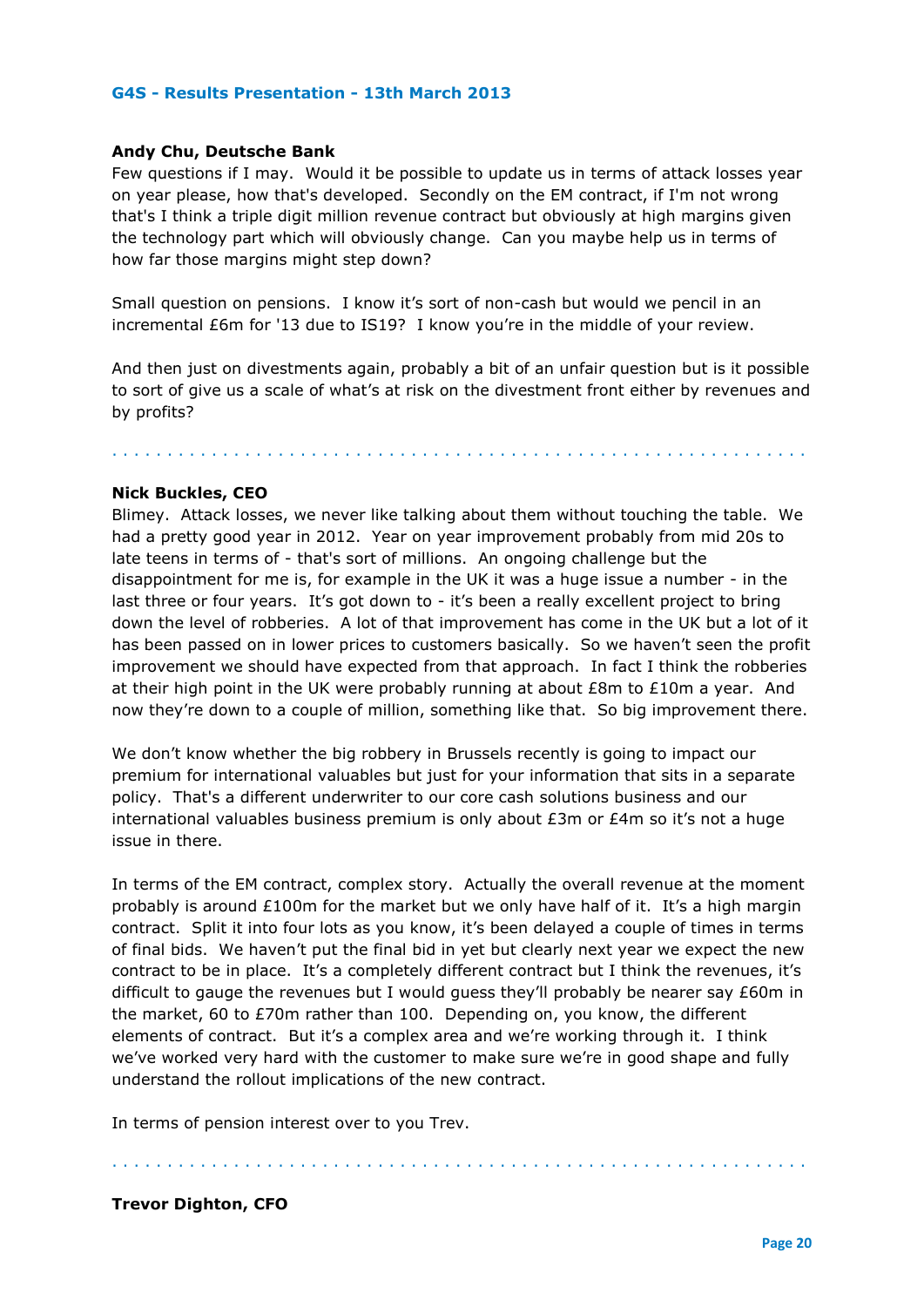Yeah this is this daft standard IS19 where the increase in the liabilities that comes out of that standard goes to the P&L, whereas the increase in the assets which is the positive goes straight to reserve. So it's a pretty daft standard.

The impact on this year it makes about a £5m impact on this year so the £8m would have been £13m and next year it will probably be £20m. So if you do want to build those into your calculations you're quite - do it by all means but it mean absolutely nothing. And in terms of our discussion with the trustees this hasn't got anything to do with our discussions with the trustees, they work on sort of the proper evaluation of the assets and liabilities and this is just a peculiarity that just sits at the bottom of the P&L and we don't take any notice of.

I know some organisations actually used to take the adjustment into their PBITA and they're the ones that have a bit of an issue with this, but we've never taken it into the PBITA line so we haven't got that same issue.

#### **Nick Buckles, CEO**

And then on the divestments I can - we've probably got £500m to £600m of manned security revenue that falls into the category of being below expectation. Don't really know how much converts in the next 12, 18 months in terms of divestment but it's that sort of scale that we'd be talking about.

. . . . . . . . . . . . . . . . . . . . . . . . . . . . . . . . . . . . . . . . . . . . . . . . . . . . . . . . . . . . . . .

. . . . . . . . . . . . . . . . . . . . . . . . . . . . . . . . . . . . . . . . . . . . . . . . . . . . . . . . . . . . . . .

# **Charles Wilson, Goldman Sachs**

Just on the US divestment, how much have you spent putting that business together just so we get a feel what you might be able to sell it for? And secondly with your margin guidance I think it seems pretty similar to what you said last year and I guess underlying if you include the US business it would have been down 30 bps or so. So is your margin guidance you're giving, does that include the impact of divestments?

#### **Nick Buckles, CEO**

Actually I mean it is improved by 30 basis points through it not being in the results but actually the business made a lot more money last year as well, the US business. I think within the adjustment it's about £20m.

. . . . . . . . . . . . . . . . . . . . . . . . . . . . . . . . . . . . . . . . . . . . . . . . . . . . . . . . . . . . . . .

. . . . . . . . . . . . . . . . . . . . . . . . . . . . . . . . . . . . . . . . . . . . . . . . . . . . . . . . . . . . . . .

# **Trevor Dighton, CFO** £20m yeah.

. . . . . . . . . . . . . . . . . . . . . . . . . . . . . . . . . . . . . . . . . . . . . . . . . . . . . . . . . . . . . . .

#### **Nick Buckles, CEO**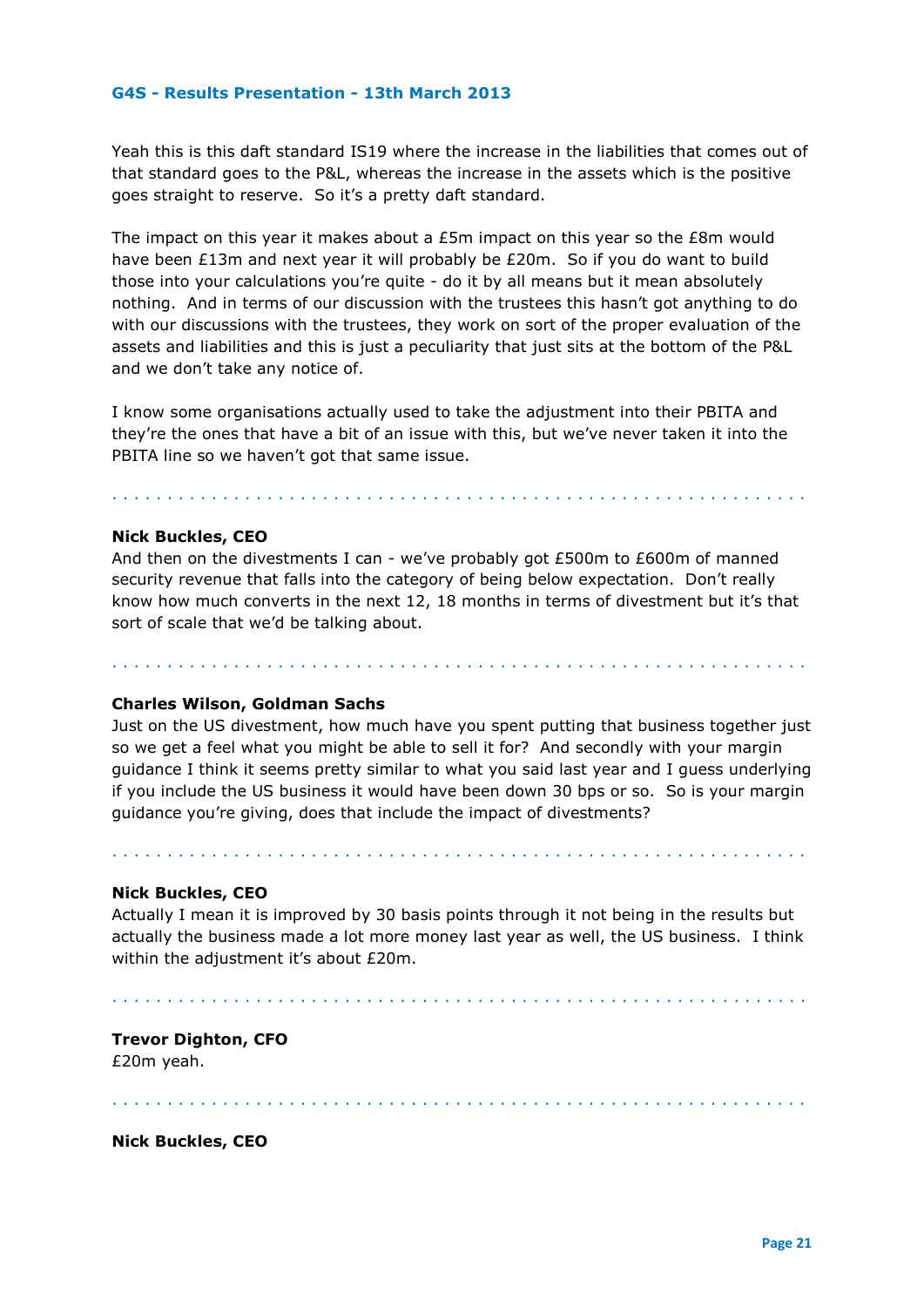So I mean it's not exactly like for like. You know that business we sold - one of the reasons we sold it is because its margins have come down significantly. We don't need to see them improving basically.

In terms of the forward guidance, we expect to stay above 7% without portfolio change and if portfolio change leads to margin improvement that should be incremental.

. . . . . . . . . . . . . . . . . . . . . . . . . . . . . . . . . . . . . . . . . . . . . . . . . . . . . . . . . . . . . . .

# **Charles Wilson, Goldman Sachs**

And in terms of what - it looks like that US government solutions business you acquired various businesses to get to it.

. . . . . . . . . . . . . . . . . . . . . . . . . . . . . . . . . . . . . . . . . . . . . . . . . . . . . . . . . . . . . . .

# **Nick Buckles, CEO**

It's predominantly the acquisition actually of Wackenhut by Group 4 Falck in 2002. And you know that was part of a much bigger acquisition at the time. And since then the acquisitions we've made really are part of Armor Group went into their portfolio and All Star which is a FM business went into their portfolio. But they're not really a good guidance for what we might achieve on disposal. We also took a £35m write down on one of those businesses.

So it's probably running at about £350m at the moment with Diego Garcia coming on in April. It's low margin as you know, and it really depends on what a new parent thinks it can do in terms of improving its performance A, and secondly if they want to integrate it with another business then clearly there'll be even better returns.

You know it's really - you can make your own judgement on a low margin £350m business that actually gives a unique platform to do US government business and you know we've got 15 companies interested, a lot of private equity. That will clearly come down significantly but we think it's quite a unique platform that an American owner could do something significantly more with than we can currently.

# **Trevor Dighton, CFO**

It obviously wouldn't be a sensible thing for us to commercially put a price out there in that environment.

. . . . . . . . . . . . . . . . . . . . . . . . . . . . . . . . . . . . . . . . . . . . . . . . . . . . . . . . . . . . . . .

#### . . . . . . . . . . . . . . . . . . . . . . . . . . . . . . . . . . . . . . . . . . . . . . . . . . . . . . . . . . . . . . .

# **Paul Checketts, Barclays Capital**

I've got three as well. On the UK first, I think it was the one country Nick that you didn't give us a sense of why you would expect organic growth. And I guess after such a strong 2012 that will come down, but maybe you'd give us a number. And also after the phasing of contracts in 2012 do you expect the margin to improve here?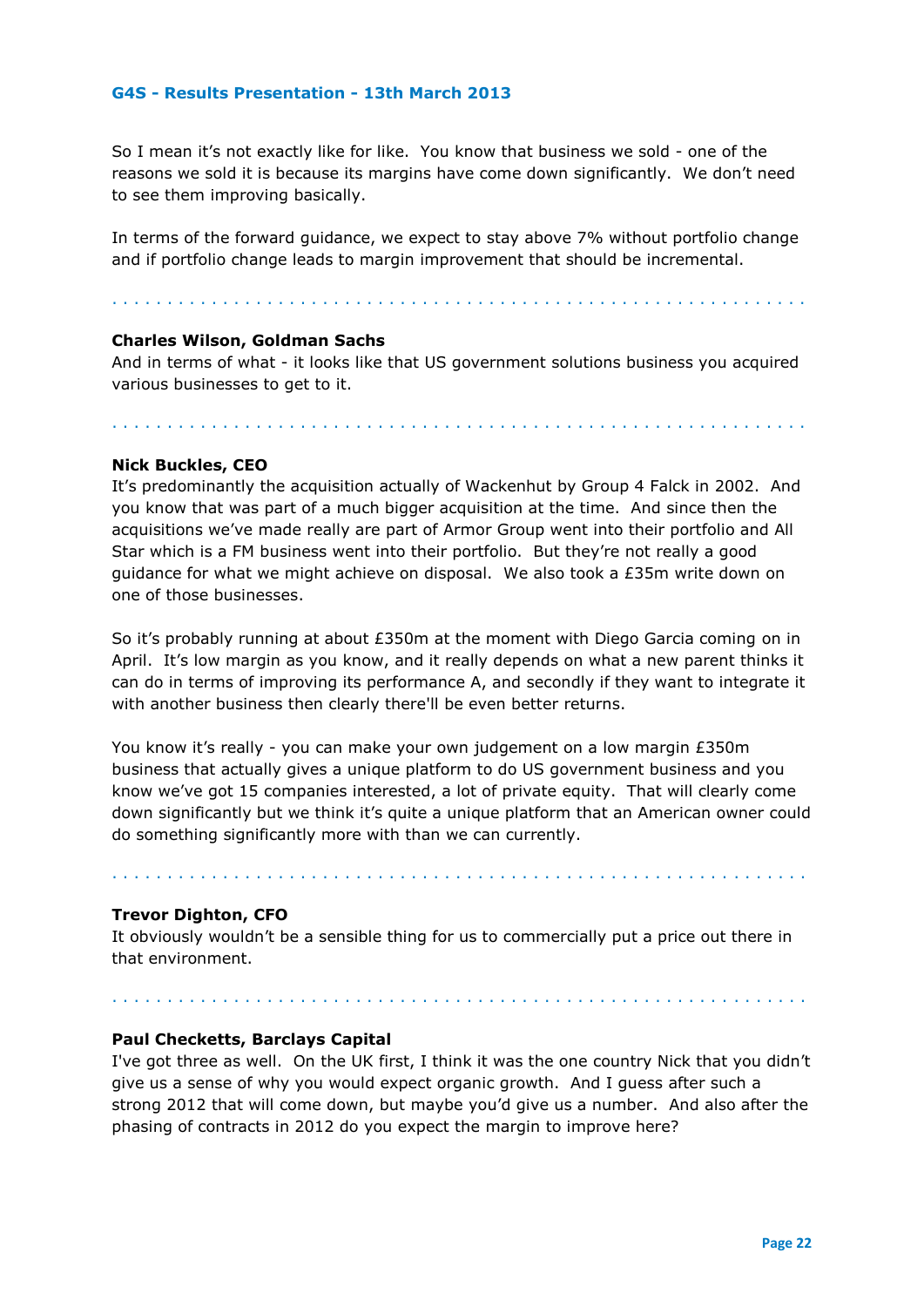And in a broader sense perhaps you'd give us your thoughts on the UK governmental space, start of 2012 is a very exciting arena for G4S and given some of the stuff that has fell away perhaps less so now. And the other two are quickly on US.

. . . . . . . . . . . . . . . . . . . . . . . . . . . . . . . . . . . . . . . . . . . . . . . . . . . . . . . . . . . . . . .

#### **Nick Buckles, CEO**

Oh that was one was it?

. . . . . . . . . . . . . . . . . . . . . . . . . . . . . . . . . . . . . . . . . . . . . . . . . . . . . . . . . . . . . . .

# **Paul Checketts, Barclays Capital**

That was one.

Laughter

. . . . . . . . . . . . . . . . . . . . . . . . . . . . . . . . . . . . . . . . . . . . . . . . . . . . . . . . . . . . . . .

#### **Nick Buckles, CEO**

A, B, C. Yeah.

# **Paul Checketts, Barclays Capital**

And the other two, US airports, perhaps you'd give us an update on opportunities and how you think the contracts might be structured. And lastly on cash solutions in the developed world, people have talked about it for a long time the reduction in cash being a risk in the terms of were people paying? Is it now actually leading to some of this retailer pressure that you're talking about?

. . . . . . . . . . . . . . . . . . . . . . . . . . . . . . . . . . . . . . . . . . . . . . . . . . . . . . . . . . . . . . .

. . . . . . . . . . . . . . . . . . . . . . . . . . . . . . . . . . . . . . . . . . . . . . . . . . . . . . . . . . . . . . .

#### **Nick Buckles, CEO**

Blimey. So first of all UK. I would guess UK organic growth; it's difficult to call in terms of phasing etc. first half will be better than second I'm sure unless we pick up some commercial security start-ups this year. Having said that utility service is growing extremely quickly around smart metering. It's not a big business but it's going very well. So nominal GDP plus two or three is a reasonable expectation. I'd be disappointed if it wasn't five, I'd be pleased if it was six or seven. I guess it's that sort of figure. But we need to win some business in the second half to really deliver on that.

Margin is difficult to call. I would say it would be pretty similar this year to last although we've got some start-ups. There's not really start-up costs in that £200m start-up, it's just low margin. It will get a little bit better but there will be other things that aren't so I think a reasonable expectation is a margin similar to this year.

The UK government space, I think it's still very exciting. But not very short term now for us. In the next six to nine months it's hard to envisage some big chunks of business coming on that we haven't already got. There'll be some, 10s and 20s of millions but nothing significant. But then probably 2014 we're much more excited about Probation,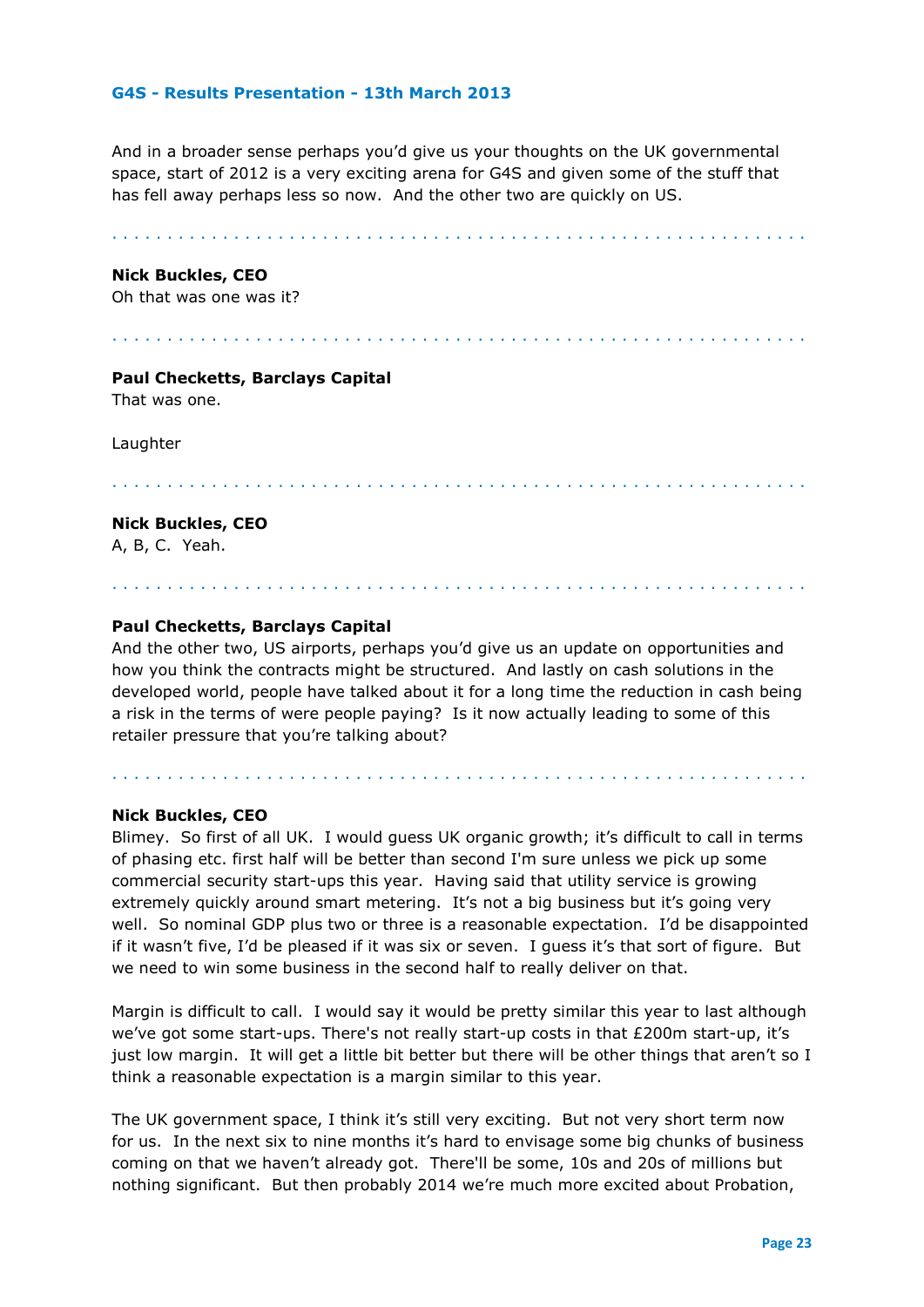MOJ, FM, Courts Fines. So I still think the outlook is very positive but not in the very short term.

In terms of US airports one of the challenges has got to be that we're going to have to rebuild another proxy structure which will be different clearly from the proxy structure we have. You've got to have a proxy structure to do US airports which does bring its challenges. But it will be a different structure, not quite as limiting as the current one we hope. But I think that's a longer term game. There's a lot of union opposition to it happening. So again we've got some in the pipeline but I don't think there'll be big numbers coming through this year. But once it starts I think it could gain momentum.

Cash Solutions, Developed Markets, I don't believe that cash in circulation or cash per se is the issue. We've got some more work to do on that. I think it's much more about retailers just having such a tough time. You know it's really difficult out there, there's no time value of money whatsoever and so you know accounts which five years ago were spending £3m to £4m a year on services are now spending £1m to £1.5m. That's the level of reduction in some of the major retail accounts. We had a couple go into receivership, not huge but we had a couple drop out in the first quarter this year. So it's much more the economic issue I think than the cash in circulation or cash processing. That doesn't concern us too much at the moment.

# **William Vanderpump, UBS**

Just a couple left from me. In terms of the US divestments, obviously you know a troubled business in some way and low margin, but did that have any sort of strategic benefits in terms of feed across to your commercial business and is there a potential dissynergy there from prestige contracts that you can no longer show off?

. . . . . . . . . . . . . . . . . . . . . . . . . . . . . . . . . . . . . . . . . . . . . . . . . . . . . . . . . . . . . . .

I suppose secondly on cost savings, £35m this year; you've obviously done quite a lot of internal soul searching. It sounds like you're now talking about divestments as the best way to now optimise your portfolio. Are you basically all done with cost savings as a result of what you've been through this year?

# **Nick Buckles, CEO**

. . . . . . . . . . . . . . . . . . . . . . . . . . . . . . . . . . . . . . . . . . . . . . . . . . . . . . . . . . . . . . .

The UK government, part of the rationale for divestment was that we couldn't add value to it and it couldn't add value to us. So basically we couldn't transfer best practise out of that business because we couldn't know what it was doing. So basically it was almost like a business we didn't talk about. So in the US space we wouldn't have said we'd do the security at Kennedy Space Station or the fire services because it's not really relevant and we can't really show people or tell people what we do anyway. So there's definitely no expertise transfer.

I think it's very important for our US business and we had to position it very much that we're not getting out of the US; we're getting out of classified business in the US. We're not even getting out of US government business. So within our commercial business we've got probably \$100m to \$200m revenue with government either local or federal.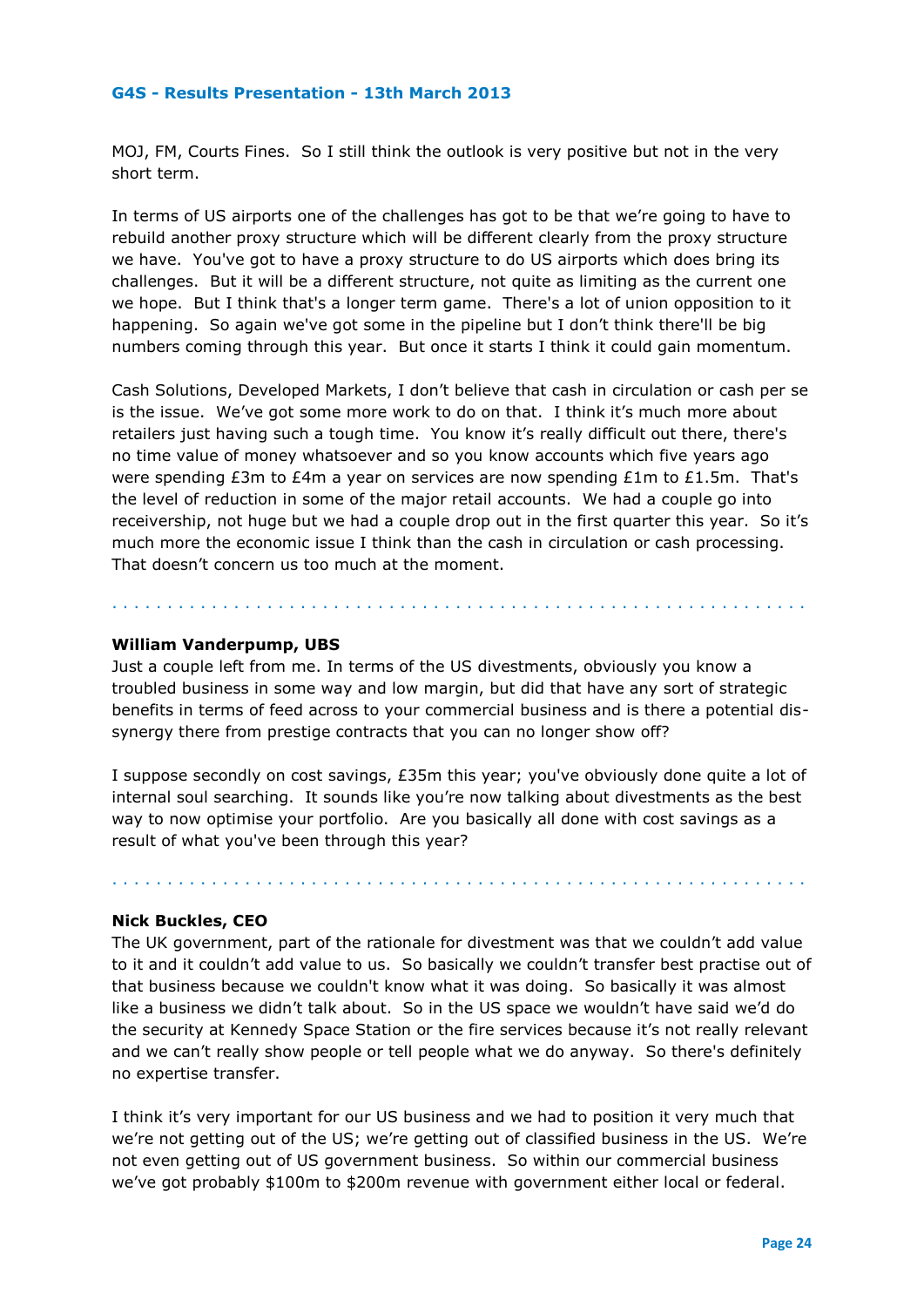So that's the only risk that, you know, people think we're not doing US government, we are we're just not doing classified US government.

In terms of cost saving, we continually look at efficiency in our organisation, we have to. Gross margins have been under pressure for ten years and never more so that now. But as I said earlier we don't expect to do a major restructure programme, it will be very much operational improvements around gross margin and productivity. Some getting best practise in place on the overhead structure but we certainly don't envisage a restructuring charge at all. But it never stops, cost management in our business, you know we've got 90% of our costs are people related so we've got to be on top of it day in and day out.

Any more from the floor? Okay we've got two from the phone lines if we could switch to them please.

#### . . . . . . . . . . . . . . . . . . . . . . . . . . . . . . . . . . . . . . . . . . . . . . . . . . . . . . . . . . . . . . .

. . . . . . . . . . . . . . . . . . . . . . . . . . . . . . . . . . . . . . . . . . . . . . . . . . . . . . . . . . . . . . .

#### **Telephone Operator**

Thank you. The first question comes from the line of Daniel Patterson from SEB. Please go ahead.

#### **Daniel Patterson, SEB**

Hello gentlemen. I have two questions both regarding the secure solutions in Europe. Firstly could you comment a little bit on the market dynamics? Are you still sort of seeing the underlying gross margin pressure here in '13 or is there some sort of stabilisation at the end of the tunnel?

And then also the 7% margin in the business that you're delivering in '12, are you pretty happy with that in Europe or what would sort of make you or need you to do more on the reorganisation in Europe on secure? Thanks.

. . . . . . . . . . . . . . . . . . . . . . . . . . . . . . . . . . . . . . . . . . . . . . . . . . . . . . . . . . . . . . .

#### **Nick Buckles, CEO**

Yeah I mean Europe to us is sort of two regions. We've got Scandinavia and Benelux which are very much developed markets and we've got eastern European and southern Europe which are I guess developing but unfortunately not developing much at the moment. But you know I think in the medium term we expect those to be - have the same attributes as developing markets. And some of the margins we're experiencing in those developing markets are still good, particularly on cash solutions. And so they're quite different.

So if we come back to the northern Europe piece on Manned Security the average margin last year was probably around 3 to 3.5% in those northern European, Scandinavian businesses. That's despite the fact that most of the markets are three player markets with 70, 80% market share. But the big problem there has been the ability to pass on wage awards and it's not through want of trying, it's the fact that a lot of contracts the business signs, the market signs, are two and three year contracts.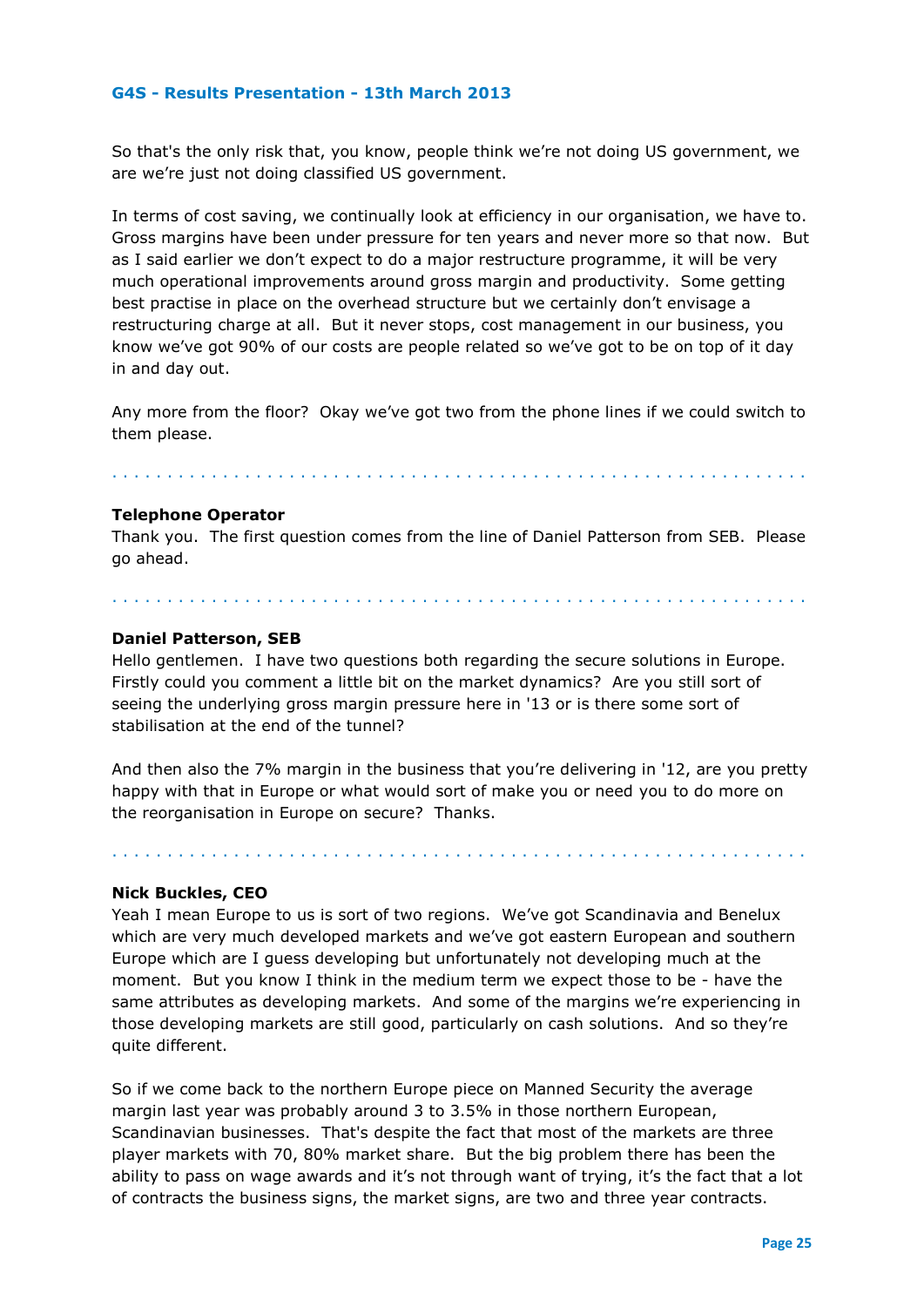Some years there's not price increase clauses, some there are. And the gross margin pressure really just sort of comes from the fact that the market isn't growing.

So there's not new outsourcing coming onto these northern Europe markets, the governments aren't looking to outsource and customers are willing to move on relatively small differentials in annual cost. And so hence the restructure has meant that we've kept margins at net level going but gross margins are still under pressure. I don't see that changing in the next 12 months. We need a different economic environment in northern Europe, particularly because they have been good markets in the past, they are good markets when the economies are growing because the whole market grows and people can pass on price increases and everything goes pretty well.

Currently it's just tough on Manned Security but our Technology businesses are holding their own, the margins are good. They were flat year on year but still pretty stable. But it's the pure Manned Security businesses that are the challenge and I don't think that will change in the next 12, 18 months.

. . . . . . . . . . . . . . . . . . . . . . . . . . . . . . . . . . . . . . . . . . . . . . . . . . . . . . . . . . . . . . .

. . . . . . . . . . . . . . . . . . . . . . . . . . . . . . . . . . . . . . . . . . . . . . . . . . . . . . . . . . . . . . .

. . . . . . . . . . . . . . . . . . . . . . . . . . . . . . . . . . . . . . . . . . . . . . . . . . . . . . . . . . . . . . .

#### **Daniel Patterson, SEB**

Okay thank you. My other questions have been answered.

#### **Nick Buckles, CEO**

Okay thank you. Another one on the line?

#### **Telephone Operator**

Next question comes from the line of Laurent Brunelle from BNP Paribas. Please go ahead.

**Laurent Brunelle, BNP Paribas**

Yes good morning. Two questions left for me. First regarding your sales target of 36% in 2013, could you maybe split it between volume and price? And what kind of retention rate assumption do you afford 2013 please?

. . . . . . . . . . . . . . . . . . . . . . . . . . . . . . . . . . . . . . . . . . . . . . . . . . . . . . . . . . . . . . .

Second on margins, given the expected savings from restructuring programmes and procurement do you expect margins to improve this year, it was not clear to me, or should it be offset by price pressure and start-up costs?

#### **Nick Buckles, CEO**

Organic growth in developing markets, it will be strongly double digit I'm sure. We'll probably be about half and half between indexation and volume. The developed markets

. . . . . . . . . . . . . . . . . . . . . . . . . . . . . . . . . . . . . . . . . . . . . . . . . . . . . . . . . . . . . . .